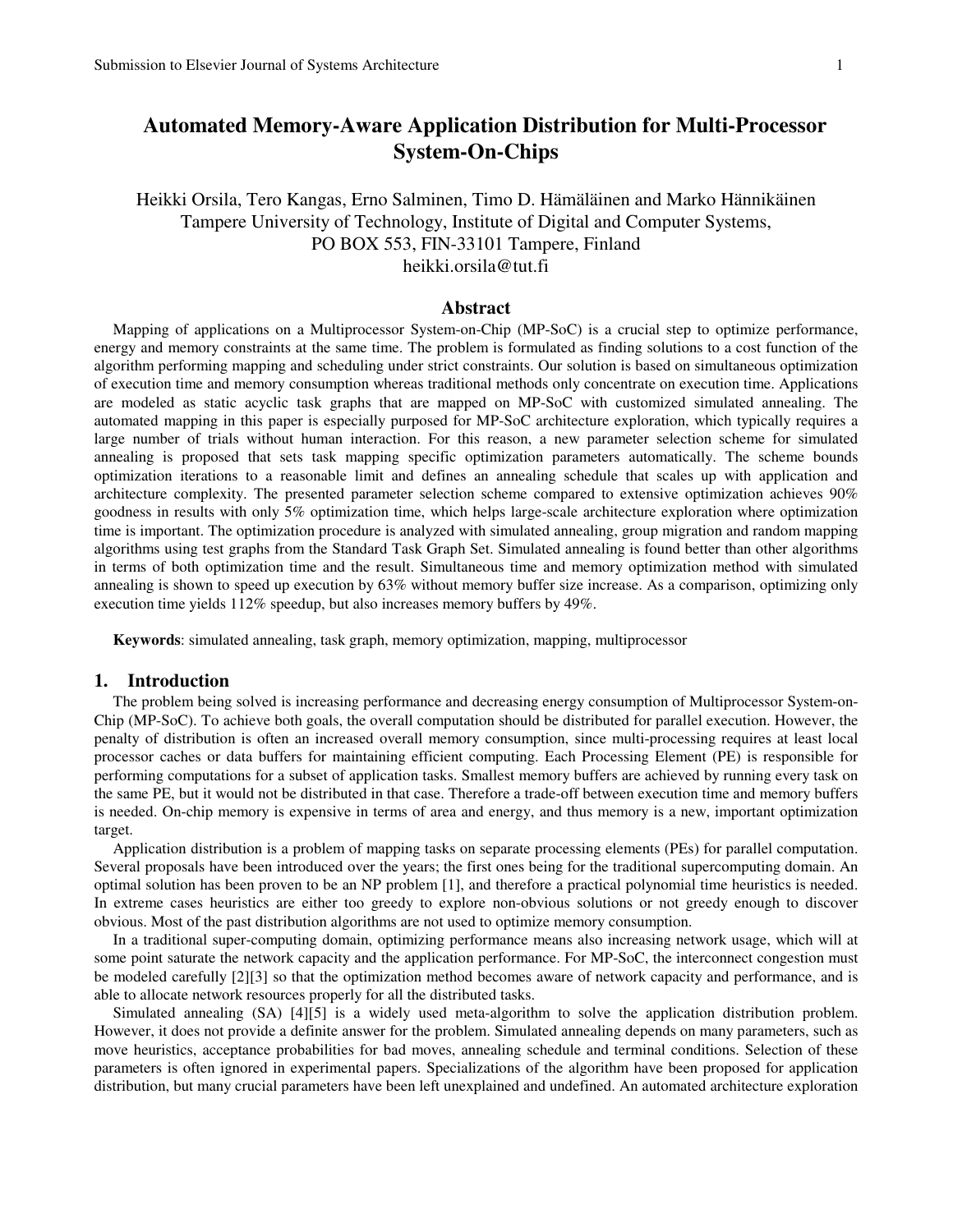tool using SA requires a parameter selection method to avoid manual tuning for each architecture and application trial. Automated SA parameter selection has not been previously addressed in the context of architecture exploration.

This paper presents three new contributions. The first is a new optimization method with a cost function containing memory consumption and execution time. It selects the annealing schedule, terminal conditions and acceptance probabilities to make simulated annealing efficient for the applied case. Second is an automatic parameter selection method for SA that scales up with application and system complexity. Third contribution is empirical comparison between three mapping algorithms, which are SA, modified group migration (Kernighan-Lin graph partitioning) algorithm and random mapping. SA without automatic parameter setting is also compared.

The outline of the paper is as follows. Section 2 presents the terminology. Section 3 analyzes problems and benefits of other systems, and compares them to our method. Section 4 explains our optimization framework where the method is applied. Section 5 presents our optimization method for automatic parameter selection and memory optimization. Section 6 presents the scheduling system that is used for the optimization method. The experiment that is used to validate and compare our method to other algorithms is presented in Section 7 and the results are presented in Section 8. Section 9 justifies the parameter selection method. And finally, Section 10 concludes the paper.

### **2. Terminology**

Allocation, mapping and scheduling are phases in realizing application distribution on MP-SoC. Allocation determines how many and what kind of PEs and other resources there are. Mapping determines how the tasks are assigned to the allocated PEs. Task scheduling determines the execution order and timing of tasks on each PE, and communication scheduling determines the order and timing of transfers on each interconnect. The result of this process is a schedule, which determines execution time and memory consumption.

For mapping optimization, the application is modeled in this paper with static task graphs (STG). STG is a directed acyclic graph (DAG), where each node represents a finite deterministic time computation task. Simulating an application modeled as STG means traveling a directed acyclic graph from ancestors to all children unconditionally. Nodes of the graph are tasks, and edges present communication and data dependence among tasks.

Figure 1 shows an example of an STG. Weights of nodes, marked as values inside parenthesis, indicate computation costs in terms of execution time. In the example, node E has computational cost of 5. Each edge of the graph indicates a data dependency, for example B is data dependent on A. Weights of edges, marked as numbers attached to edges in the figure, indicate communication costs associated with the edges. The edge from C to F costs four units, which are data sizes for communication. The communication time will be determined by the interconnect bandwidth, its availability and data size. STGs are called static because connectivity of the graph, node weights and edge weights are fixed before run-time. Communication costs change between runs due to allocation and mapping thus affecting edge weights.

A relevant factor regarding achievable parallelism is the communication to computation ratio (CCR). It is defined as the average task graph edge weight divided by the average node weight (when converted to comparable units). By the definition, CCR over 1.0 means that computation resources can not be fully utilized because there is more communication than computation to do.

There is no conditional task execution in STG, but having conditional or probabilistic children (in selecting path in the graph) or run-time determined node weights would not change mapping algorithms discussed in this paper. However, a more complex application model, such as a probabilistic model, would make the scheduling problem harder and comparison of mapping algorithms a very large study.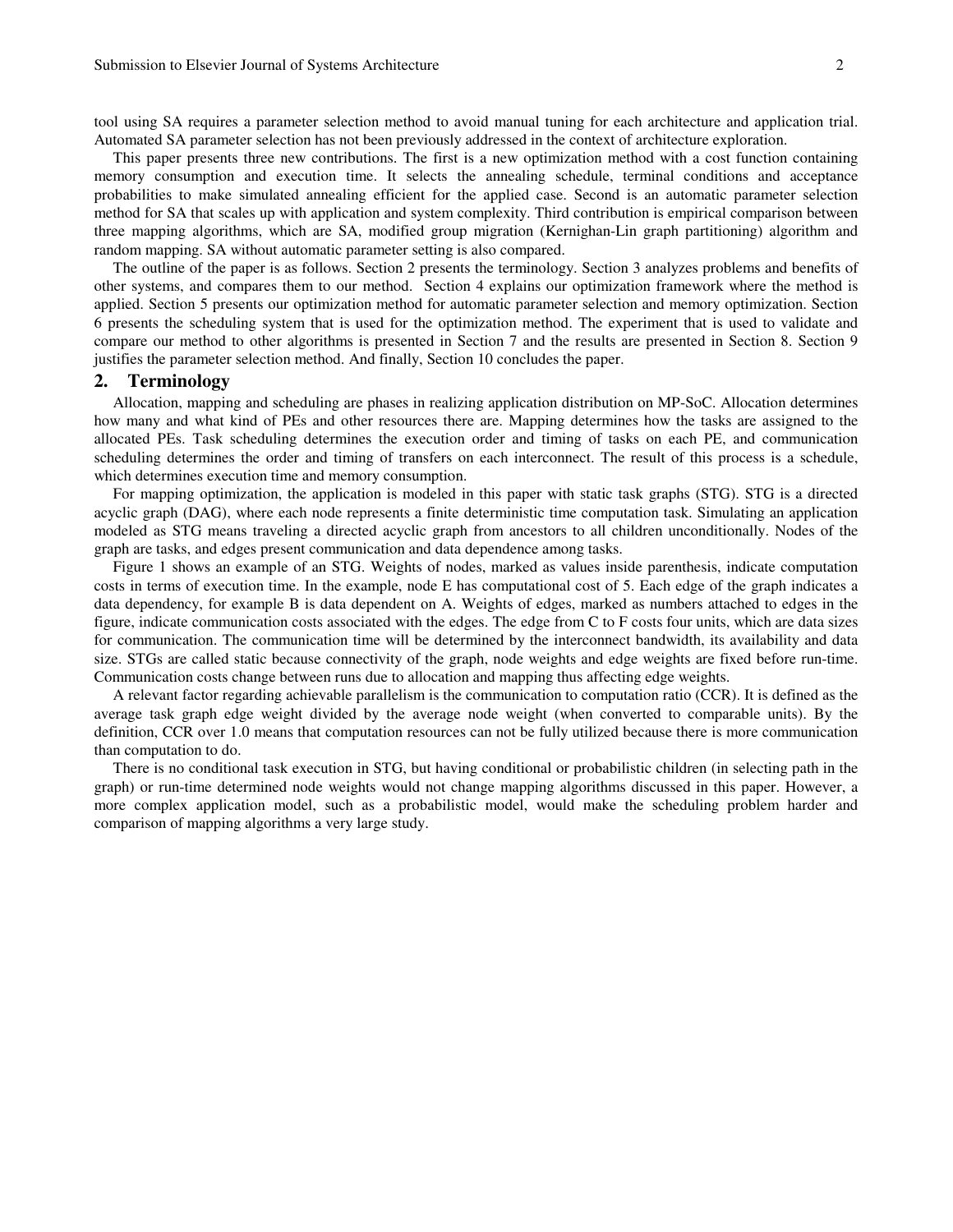

**Figure 1. Example of a static task graph. Values in parenthesis inside the nodes represent execution time, and values at edges represent communication sizes. The communication time will be determined by the interconnect, its availability and data size.** 

Despite these limitations, STGs could be used to model, for example, a real-time MPEG4 encoder because real-time systems have bounded execution and communication costs for the worst case behavior. Many multimedia applications belong to real-time category and therefore applicability of STGs is wide. STGs are also widely used in related work, which helps comparisons.

Memory consumption of the application is partially determined by the STG. It is fully determined after the mapping and scheduling have been done. A node, or its associated PE in practice, must preserve its output data until it has been fully sent to all its children. Also, a set of nodes on the same PE must preserve input data until computation on all nodes that require the data are finished. Results or input data that are stored for a long period of time will increase memory buffer usage significantly. An alternative solution for this problem can possibly be found by task duplication or resending results. However, task duplication increases PE usage and resending results increases interconnect congestion, for which reason we do not consider these techniques in this paper. Results are sent only once and they are preserved on the target PE as long as they are needed. The results are discarded immediately when they are not needed. Thus memory consumption depends heavily on the mapping and scheduling of the application.

### **3. Related Work**

Many existing optimization methods use stochastic algorithms such as SA [4][5] and genetic algorithms [6][7]. These algorithms have been applied on wide variety of hard optimization problems, but there is no consensus or common rules how to apply them on MP-SoC optimization. SA can be used with any cost function, but it is a meta-algorithm because parts of it have to be specialized for any given problem. The relevant mathematical properties for this paper are discussed in [19]. SA has been applied to many challenging problems, including traveling salesman problem [4], and mapping and scheduling of task graphs [8].

Wild et al. [2] compared SA, Tabu Search [9] and various algorithms for task distribution to achieve speedup. Their results showed 7.3% advantage for Tabu Search against SA, but they also stated they were not able to control the progress of SA. Their paper left many SA parameters undefined, such as initial temperature, final temperature, maximum rejections and acceptance function, which raises questions about accuracy of the comparison with respect to SA. Their method uses SA with geometric temperature schedule that decreases temperature proportionally between each iteration until a final temperature is reached and then optimization is terminated. As a consequence the number of iterations is fixed for a given initial temperature, and thus, the method does not scale up with application and system complexity.

Our method increases the number of iterations automatically when application and system complexity grows, which is more practical and less error-prone than setting parameters manually for many different scales of problems. The common feature for our and Wild et al. is the use of dynamically arbitrated shared bus with multiple PEs, as well as first mapping task graphs and then scheduling with a B-level scheduler. Their system is different in having HW accelerators in addition to PEs, and they did not present details about HW accelerator performance or CCR values of the graphs they used. Our paper focuses on CCR values in the range [0.5, 1.0], because computation resources are not wasted too much in that range, and it is also possible to achieve maximum parallelism in some cases.

Braun et al. [10] compared 11 different optimization algorithms for application distribution. They also compared Tabu Search and SA, and in their results, comparing to results from Wild et al., SA was better than Tabu Search in three out of six cases. Genetic algorithms gave the best results in their experiment. Their SA method had a benefit of scaling up with application complexity in terms of selecting initial temperature with a specific method. Our approach has the same benefit implemented with a normalization factor integrated into to acceptance probabilities.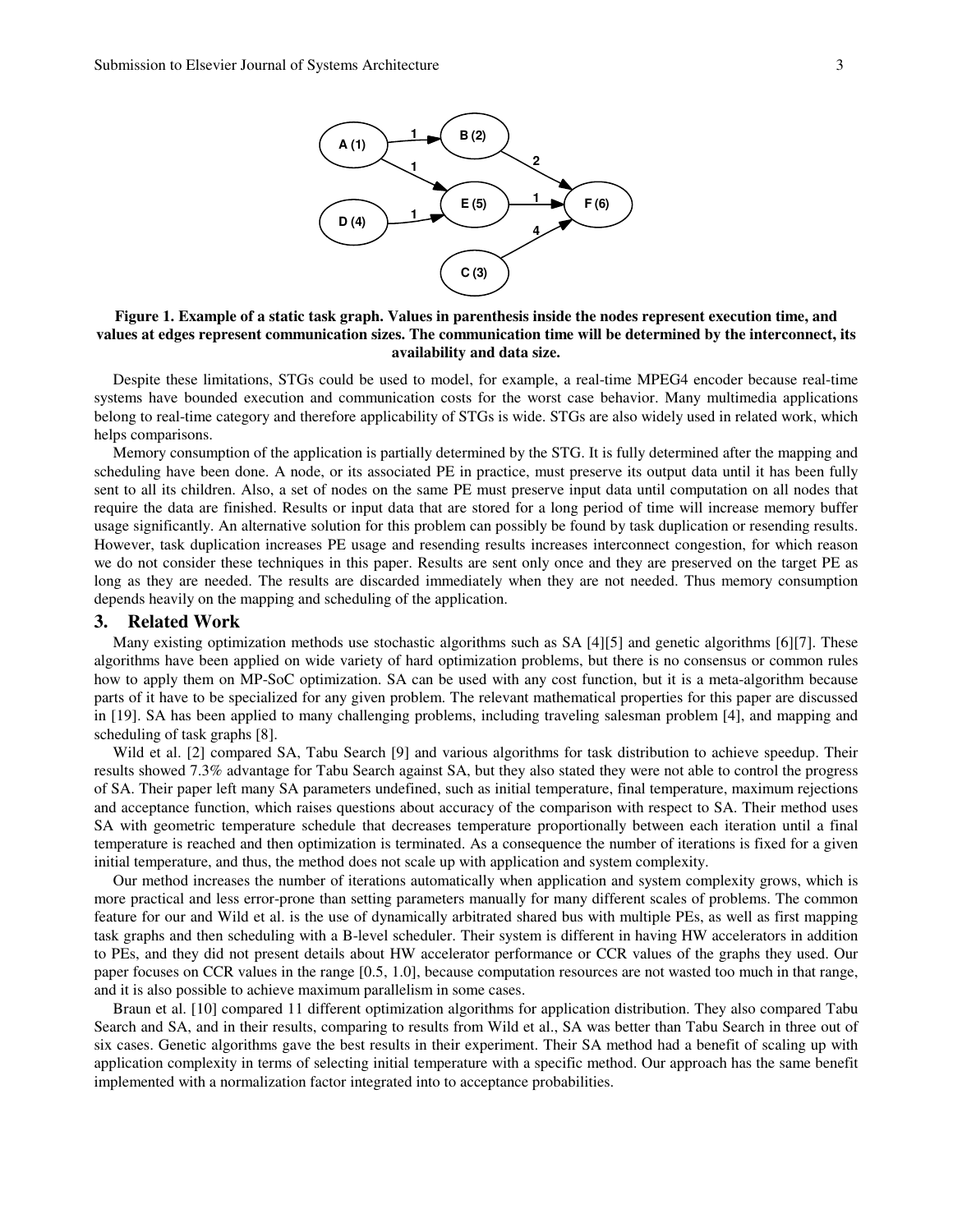The number of iterations in Braun's method does not scale up correctly because it is not affected by the number of tasks in application. As a bad side effect of their initial temperature selection method, the number of iterations for SA is affected by the absolute time rather than relative time of application tasks. This is avoided in our method by using a normalized temperature scale, which is made possible by the normalization factor in our acceptance probability function. Braun's annealing schedule was a geometric temperature with 10% temperature reduction on each iteration, implying that the temperature decreases fast. This has the consequence that one thousandth of initial temperature is reached in just 87 iterations, after which the optimization is very greedy. Thus, the radical exploration phase in SA, which means high temperatures, is not dependent on application complexity, and therefore the exploration phase may be too short for complex applications. Their method also lacks application adaptability because the maximum rejections has a fixed value of 150 iterations regardless of the application complexity. They used random node (RN) heuristics for randomizing new mappings, which is inefficient with small amount of PEs as described in Section 5.2.

Spinellis [11] showed an interesting SA approach for optimizing production line configurations in industrial manufacturing. Obviously the two fields are very different in practice, but theoretical problems and solutions are roughly the same. As a special case, both fields examine the task distribution problem to gain efficiency. Spinellis showed an automatic method for SA to select the number of iterations required for a given problem. Their method scaled up the number of iterations for each temperature level based on the problem size. A similar method is used in our method for task distribution. Unfortunately acceptance probabilities, meaning the dynamic temperature range, were not normalized to different problems.

Our paper presents a specialization of the SA meta-algorithm that addresses SA specific problems in previously mentioned papers. Initial temperature, final temperature and acceptance probabilities are normalized to standard levels by an automatic method that scales up both with application and allocation complexity. Furthermore, the total optimization effort is bounded by a polynomial function that depends on application and allocation complexity.

Group Migration (GM), also known as Kernighan-Lin algorithm, is a very successful algorithm for graph partitioning [12]. It has been compared to SA in [22] and suggested to be used for task mapping in [14]. Mapping is done by partitioning the task graph into several groups of tasks, each group being one PE. The algorithm was originally designed to partition graphs into two groups, but our paper uses a slightly modified version of the algorithm for arbitrary number of groups while preserving the old behavior for two groups. The idea to modify the algorithm is presented in [14] and an example is presented in [15].

Sinnen and Sousa [3] presented an application model that embeds the interconnect structure and contention into the optimization process. They presented a method to schedule communication onto a heterogeneous system. Wild et al. [2] showed a similar scheduling method to insert communications onto a network to optimize communications. Task graphs in their paper had 0.1, 1.0 and 10.0 as CCRs. They concluded that CCR of 10.0 was too challenging to be distributed and that effect of communication congestion model is quite visible already in the CCR value of 1.0. These findings support our similar experience. Our method also schedules communications based on priorities of tasks that will receive communication messages.

Also, Sinnen and Sousa [16] modeled side-effects of heavy communication in SoCs by adding communication overhead for PEs. Most parallel system models are unaware of PE load caused by communication itself. For example TCP/IP systems need to copy data buffers from kernel to application memory. Sinnen and Sousas model is insufficient, however, because it does not model behavior of interrupt-driven and DMA-driven communication, which are the most common mechanisms for high performance computing. Communication overhead should be extended over execution of multiple processes in a normal case of interrupt driven communication. In order to avoid bias of specific applications, our model does not have processor overhead for communication. Our model assesses potential of various mapping algorithms rather than effects of communication model.

Other approaches for the performance, memory and power optimization include task graph partitioning to automatically select system architecture for a given application. Hou et al. [25] presented a method for partitioning task graph onto a suitable architecture. The system presented in this paper does not partition task graphs, but the method in [25] is directly applicable to our optimization system as well.

Szymanek et al. [17] presented an algorithm to simultaneously speedup executing and optimize memory consumption of SoC applications. Their method keeps track of data and program memory requirements for different PEs to achieve the goal. It is based on constraint programming that sets hard limits on memory and time requirements, whereas our method only places relative cost on memory and time but allows all solutions.

Panda et al. [24] optimized the memory architecture to fit a given application. This paper's approach penalizes using memory on the application level while optimizing for performance. Methods discussed in [24] could be applied to the system presented in this paper as well. Their method operates on the system level and ours on the application level.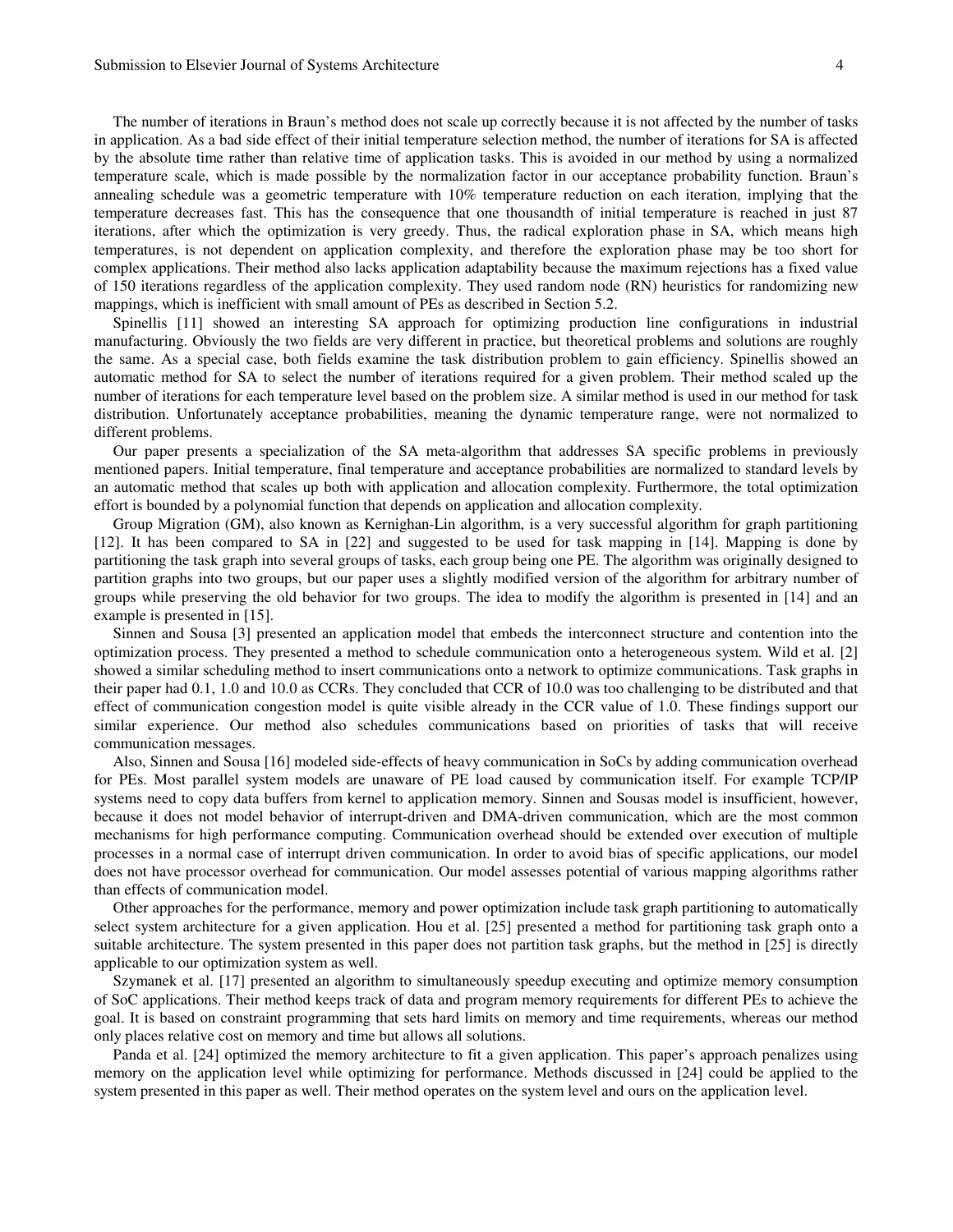Kwok et al. did a benchmark on various scheduling algorithms [13] and they explained methods and theory of the same algorithms in [18]. We chose B-level scheduling policy for our method, because it was a common element in well performing scheduling algorithms. The MPC algorithm was the best scheduling policy in their benchmark on the bounded number of processors case, and it is based on the B-level scheduling.

Ascia et al. [23] used genetic algorithms to map applications onto a SoC obtaining a pareto-front of solutions for multiple cost functions. Their system allows the designer to choose the best solution from multiple controversial design goals. Their goal is however different than ours, because our system needs to pick a single good solution as part of an automated CAD system [26]. Other than that, multi-objective optimization and genetic algorithms would fit well into the system presented in this paper.

# **4. MP-SoC Application Distribution Framework**



**Figure 2. MP-SoC Application Distribution Framework.** 

Our MP-SoC application distribution framework is shown in Figure 2. The optimization process starts by selecting an allocation and an application, which are target hardware and a task graph. Allocation and the application are passed to a mapping algorithm. The mapping algorithm is chosen between group migration, random mapping or SA. The algorithm starts with an initial solution in which all task graph nodes are mapped to a single PE and then iterates through various mapping candidates to find a better solution. The mapping candidates are scheduled with a B-level scheduler to determine the execution time and memory usage. The B-level scheduler decides the execution order for each task on each PE to optimize execution time. The goodness of the candidate is evaluated by a cost function that depends on the execution time and memory consumption. At some point mapping algorithm stops and returns the final mapping solution.

In many optimization systems mapping and scheduling are dependent on each other [18], but in this system allocation, mapping and scheduling algorithms can be changed independently of each other to speedup prototyping of new optimization algorithms. The current system allows optimization of any task-based system where tasks are mapped onto PEs of a SoC consisting of arbitrary interconnection networks. Therefore dynamic graphs and complex application models can be optimized as well. Communication delays and the interconnection network can vary significantly and thus scheduling is separated from mapping. Communication delays for both shared and distributed memory architectures can be modeled as well.

The system uses a single cost function, but multi-objective systems analyzing pareto-fronts of multiple solutions [23] could implemented without affecting the optimization algorithms presented here.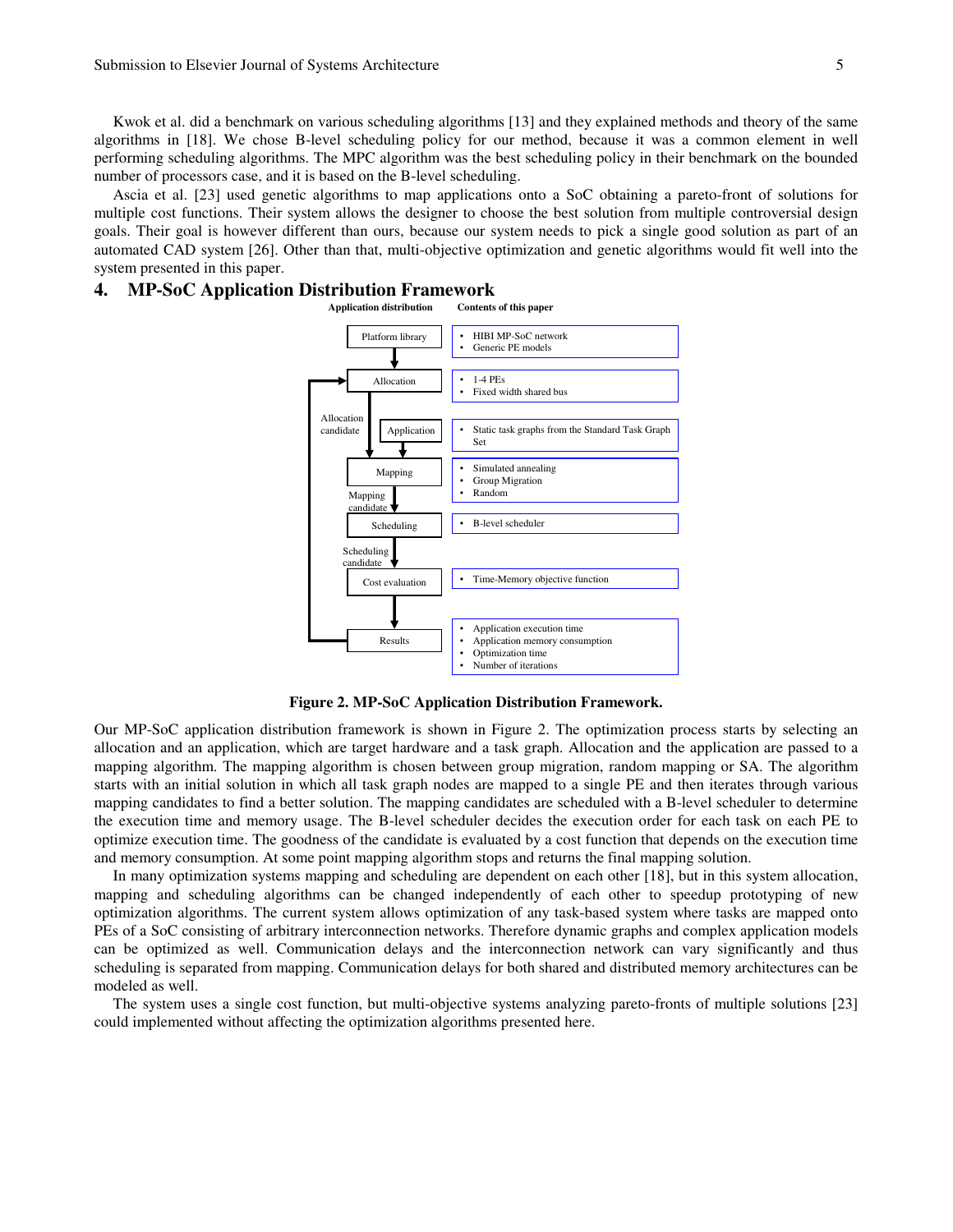# **5. Mapping Algorithms**

# 5.1. Simulated Annealing Algorithm

The pseudo-code of the SA algorithm is presented in Figure 3, and explanations of symbols are given in Table 1. SA can not be used for task mapping without specializing it. The following parameters need to be chosen for a complete algorithm: annealing schedule, move heuristics, cost function, acceptance probability and the terminal condition.

The *Cost* function in Figure 3 evaluates the cost for any given state of the optimization space. Each point in the optimization space defines a mapping for the application. The optimization loop is terminated after  $R_{\text{max}}$  amount of consecutive moves that do not result into improvement in cost. The *Temperature-Cooling* function on Line 7 determines the annealing rate of the method which gets two parameters:  $T_0$  is the initial temperature, and  $i$  is the iteration number. The *Move* function on Line 8 is a move heuristics to alter current mapping. It depends on the current state *S* and temperature *T*. The *Random* function returns a random number from the uniform probability distribution in range [0, 1). The *Prob* function determines the probability for accepting a move to a worse state. It depends on the current temperature and the increase of cost between old and new state.

```
SIMULATED-ANNEALING(S_0, T_0)1 \quad S \leftarrow S_02 C \leftarrow \text{Cosr}(S_0)3 S_{best} \leftarrow S4 C_{best} \leftarrow C5 R \leftarrow 06 for i \leftarrow 1 to \infty7 do T \leftarrow TEMPERATURE-COOLING(T_0, i)
 8 S_{new} \leftarrow \text{Move}(S, T)9 C_{new} \leftarrow \text{COST}(S_{new})<br>10 r \leftarrow \text{RANDOM}()r \leftarrow RANDOM()
11 p \leftarrow \text{PROB}(C_{new} - C, T)12 if C_{new} < C or r < p13 then if C_{new} < C_{best}14 then S_{best} \leftarrow S_{new}15 C_{best} \leftarrow C_{new}16 S \leftarrow S_{new}17 C \leftarrow C_{new}18 R \leftarrow 019 else if T \leq T_f20 then R \leftarrow R + 121 if R \ge R_{max}22 then break
23 return S_{best}
```
**Figure 3. Simulated annealing algorithm.**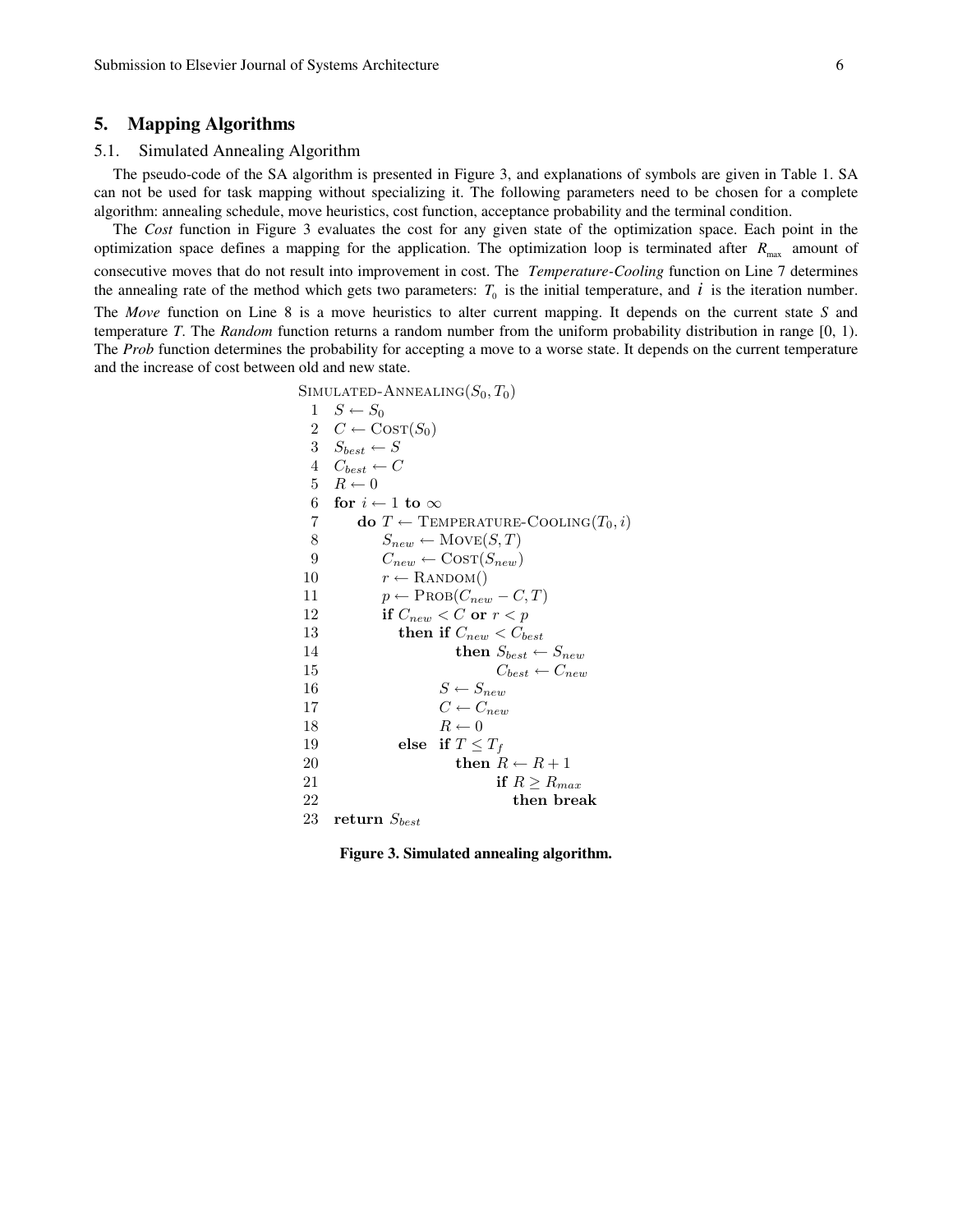| C                                | Cost function value                      |
|----------------------------------|------------------------------------------|
| $C_{\text{best}}$                | Best cost function value                 |
| Cost()                           | Cost function                            |
| i                                | Iteration number                         |
| Move()                           | Move heuristics function                 |
|                                  | Probability value                        |
| Prob()                           | Probability function of accepting a bad  |
|                                  | move                                     |
| r                                | Random value                             |
| Random()                         | Random variable function returning value |
|                                  | in range $[0, 1)$                        |
| R                                | Number of consecutive move rejections    |
| $R_{\rm max}$                    | Maximum number of rejections             |
| S                                | Optimization state (mapping)             |
| $S_{0}$                          | Initial state                            |
| $\boldsymbol{S}_{\textit{best}}$ | <b>Best state</b>                        |
| $\overline{T}$                   | Current temperature in range $(0, 1]$    |
| $T_{\rm 0}$                      | Initial temperature (1.0 in this method) |
| $T_{\rm f}$                      | Final temperature                        |
| Temperature-Cooling()            | Annealing schedule function              |

**Table 1. Summary of symbols of the simulated annealing pseudo-code.** 

# 5.2. Automatic parameter selection for SA

The choice of annealing schedule (*Temperature-Cooling* function) is an important factor for optimization [19]. Mathematical theory establishes that infinite number of iterations is needed to find a global optimum with SA. However, the mapping problem is finite but it is also an NP problem implying that a practical compromise has to be made that runs in polynomial time. Annealing schedule must be related to the terminal condition. We define the dynamic temperature

scale to be  $r = \log(\frac{r_0}{r})$ *f*  $r = \log(\frac{T_0}{T_f})$  and assert that a terminal condition must not be true before a large scale of temperatures has been

tried, because only a large scale *r* allows careful exploration of the search space. High temperatures will do rapid and aggressive exploration, and low temperatures will do efficient and greedy exploration. A common choice for the annealing schedule is a function that starts from an initial temperature, and the temperature decreases proportionally between each level until the final temperature is reached. The proportion value *p* is close to but smaller than 1. Thus the number of temperature levels is proportional to *r* . We will use this schedule.

The terminal condition of annealing must limit the computational complexity of the algorithm so that it is reasonable even with larger applications. The maximum number of iterations should grow as a polynomial number of problem factors rather than as an exponential number that is required for true optimum solution. The relevant factors for the number of iterations are initial temperature  $T_0$ , final temperature  $T_f$ , the number of tasks to be mapped N and the number of PEs *M* .

Further requirement for task mapping is that annealing schedule must scale with application and allocation complexity with respect to optimization ability. This means that the amount of iterations per temperature level must increase as the application and allocation size grows. For *N* tasks and *M* PEs one must choose a single move from  $N(M-1)$  different alternatives, and thus it is logical that the amount of iterations per temperature level is at least proportional to this value. Considering these issues we define the system complexity as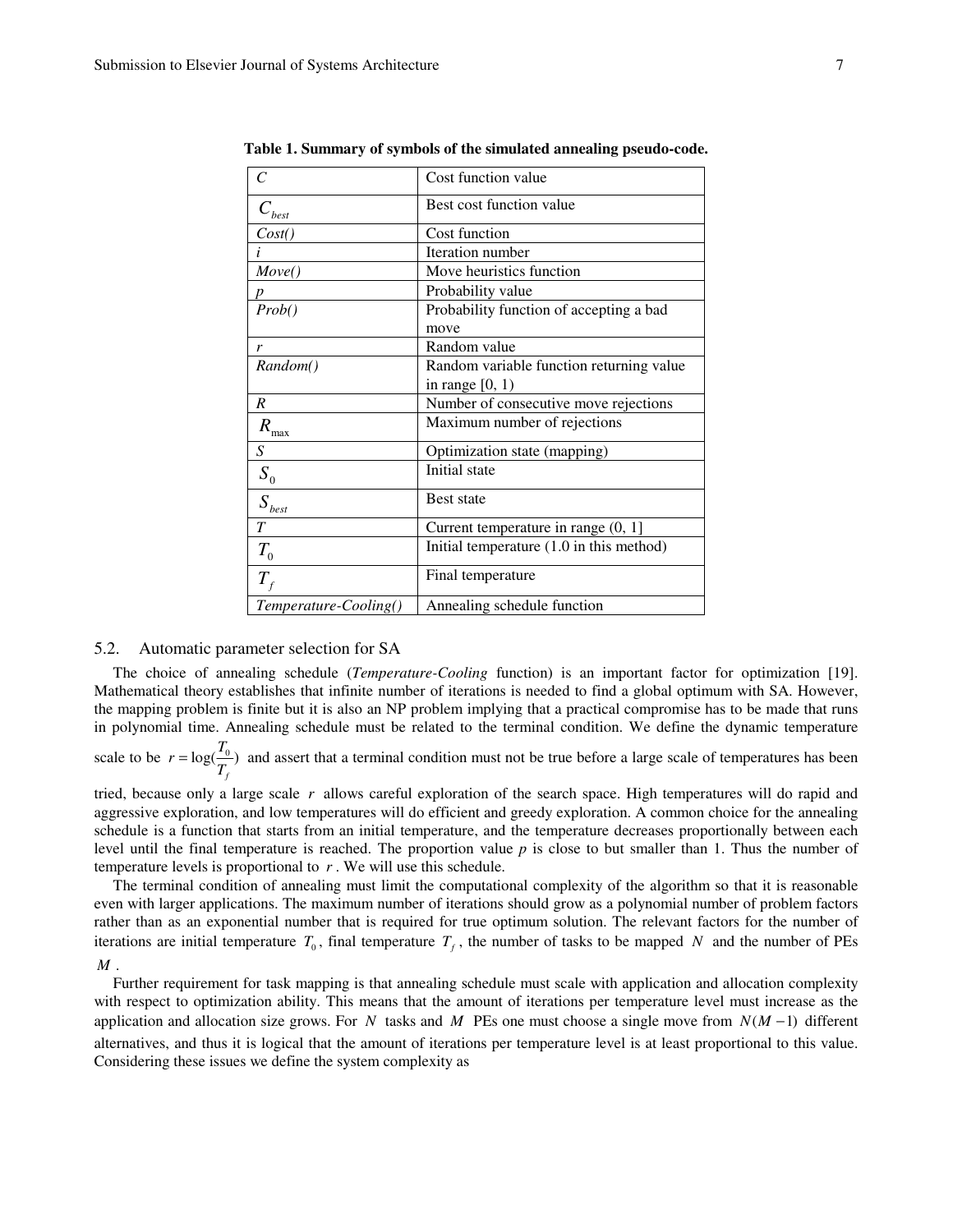$$
L = N(M - 1) \tag{1}
$$

Thus the complexity measure is a product of application and allocation complexity. Furthermore we require that the number of iterations for each temperature level is *L* , because that is the number of choices for changing a single mapping on any given state. Also, we select the number of temperature levels according to dynamic temperature scale *r* .

It must be noted that SA will very unlikely try each alternative mapping for a temperature level even if the number of iterations is *L* because the heuristics move is a random function. Also, if a move is accepted then the mapping alternatives after that are based on the new state and therefore trying *L* different alternatives will not happen. In the case of frequent rejections due to bad states or low temperature, the *L* amount of moves gives similar behavior as the group migration algorithm, but not exactly the same because SA makes chains of moves instead of just trying different move alternatives. Also, SA does not share the limitations of group migration because it is not greedy until low temperature levels are reached.

The chosen terminal condition is true when the final temperature is reached and a specific amount of consecutive rejections happen. The maximum amount of consecutive rejections  $R_{\text{max}}$  should also scale with system complexity, and therefore it is chosen so that  $R_{\text{max}} = L$ .

Based on these choices we get a formula to compute the total number of iterations for SA. The number of different temperature levels *x* in Equation (2) depends on the proportion *p* and the initial and final temperatures as

$$
T_0 p^x = T_f \Rightarrow x = \frac{\log \frac{T_f}{T_0}}{\log p}.
$$
 (2)

The total number of iterations  $I_{total}$  is computed in Equation (3) based on the number of different temperature levels *x* and the number of tasks and PEs of the system as

$$
I_{total} = xL + R_{\text{max}} = xL + L = (x + 1)L
$$
  

$$
\log \frac{T_f}{T_0} + \log (M - 1)
$$
 (3)  

$$
= (\frac{1}{\log p} + 1)N(M - 1)
$$

Therefore the total number of iterations is a function of *N* tasks, *M* PEs and the temperature scale *r* . Equation (4) shows the annealing schedule function decreasing temperature geometrically every *L* iterations as

Temperature-
$$
\text{Temperature-}(\mathbf{I}_0, i) = T_0 p^{\left\lfloor \frac{i}{L} \right\rfloor}.
$$
 (4)

A common choice for acceptance probability is shown in Equation (5) as

Basic-Probability(
$$
\Delta C, T
$$
) =  $\frac{1}{1 + \exp \frac{\Delta C}{T}}$ . (5)

∆*C* is the increase in cost function value between two states. A bigger cost increase leads to lower probability, and thus moving to a much worse state is less probable than moving to a marginally worse state. The problem with this function is that it gives a different probability scale depending on the scale of the cost function values of a specific system. The system includes the platform and applications, and it would be a benefit to automatically tune the acceptance probability to the scale of the cost function.

We propose a solution to normalize the probability scale by adding a new term to the expression shown in Equation (6).

 $C_0$  is the initial cost function value of the optimization process. The term 0 *C C* ∆ makes the state change probability relative

to the initial cost  $C_0$ . This makes annealing comparable between different applications and cost functions. An additional assumption is that temperature  $T$  is in range  $(0, 1]$ .

$$
Normalized-Probability(\Delta C, T) = \frac{1}{1 + \exp{\frac{\Delta C}{0.5C_0 T}}}
$$
\n(6)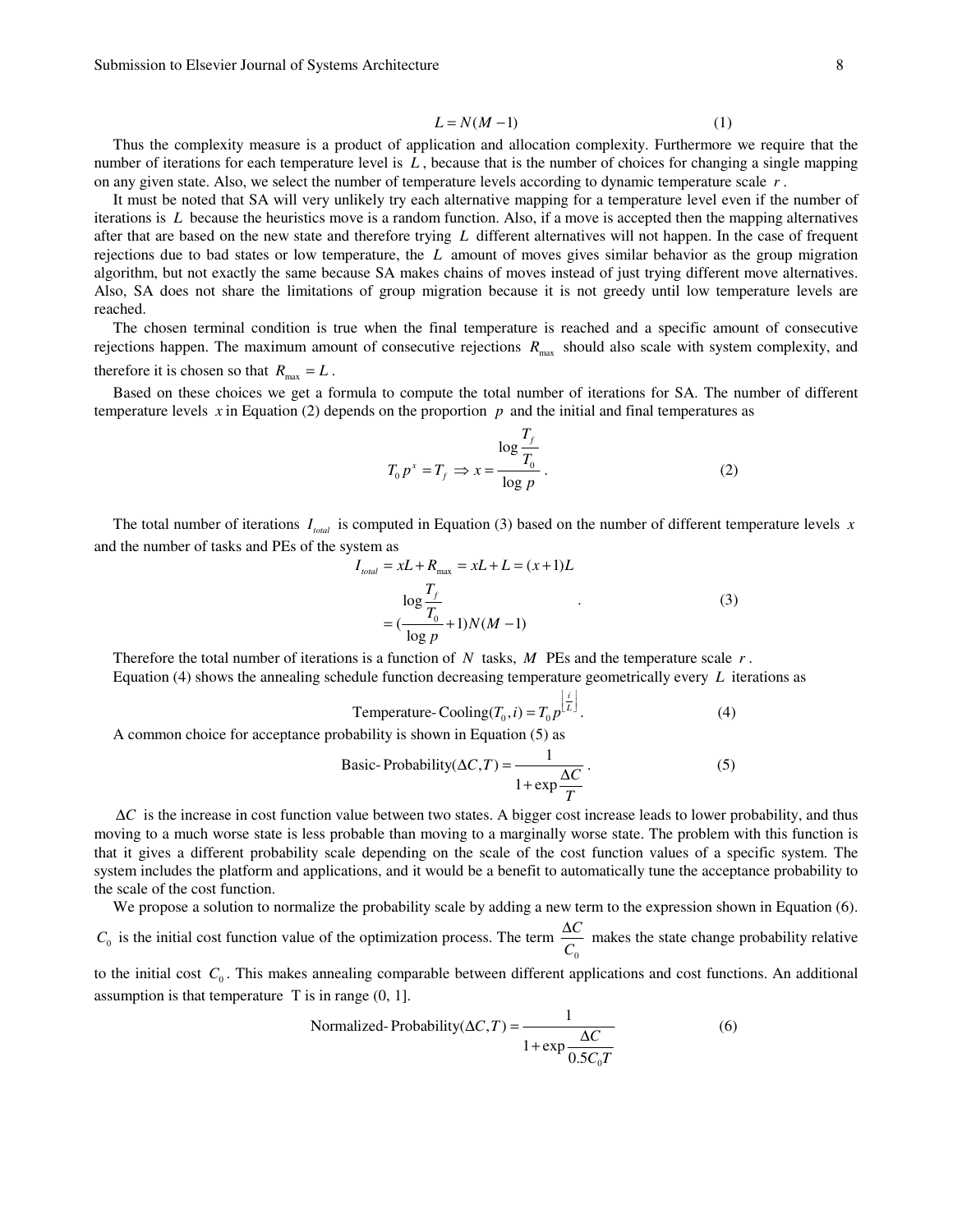Figure 4 presents acceptance probabilities for the normalized probability function for relative cost function changes and temperatures. The probabilities lie in the range (0, 0.5]. As the relative cost change goes to zero, the probability goes to 0.5. Thus the function has a property of easily allowing SA to take many small steps that have only a minor worsening effect on the cost function. When the temperature decreases to near zero, these small worsening steps become very unlikely.



**Figure 4. Acceptance probabilities for the normalized probability function with respect to** 

**relative cost function change**  $C^{\,}_{0}$  $\Delta C_r = \frac{\Delta C}{C}$ 

A common choice for move heuristics [2][6][10] is a function that chooses one random task and maps that to a random PE. It is here named as the RN (Random Node) move heuristics and presented in Figure 5. It has the problem that it may do unnecessary work by randomizing exactly the same PE again for a task. In 2 PE allocation case probability for that is 50%. Despite this drawback, it is a very common choice as a move heuristics.

$$
RN-Move(S, T)
$$
  
1  $S_{new} \leftarrow S$   
2  $S_{new}$ [RANDOM-TASK()]  $\leftarrow$  RANDOM-ELEMENT(*PEs*)  
3 return  $S_{new}$ 

# **Figure 5. RN move heuristics moves one random task to a random PE.**

The obvious deficiency in the RN heuristics is fixed by our RM move (Random Modifying move) heuristics presented in Figure 6. It avoids choosing the same PE and, thus, has a clear advantage over the RN heuristics when only a few PEs are used. This small detail has often been left unreported on other publications, but it is worth pointing out here.

$$
RM\text{-}Move(S, T)
$$
\n
$$
1 \quad S_{new} \leftarrow S
$$
\n
$$
2 \quad t \leftarrow \text{Random-Task}()
$$
\n
$$
3 \quad S_{new}[t] \leftarrow \text{Random-Element}(PEs without S[t])
$$
\n
$$
4 \quad \text{return } S_{new}
$$

#### **Figure 6. RM move heuristics moves one random to a different random PE.**

Figure 7 shows an example of annealing process for optimizing execution time of a 50 node STG on 2 PEs. The effect of annealing from high temperature to a low temperature can be seen as the cost function altering less towards the end. At the end the optimization is almost purely greedy, and hence allows moves to a worse state with a very low probability. This figure shows the cost function value of the current accepted state rather than cost function values of all tried states. A figure showing cost function values of all tried states would be similar to a white noise function.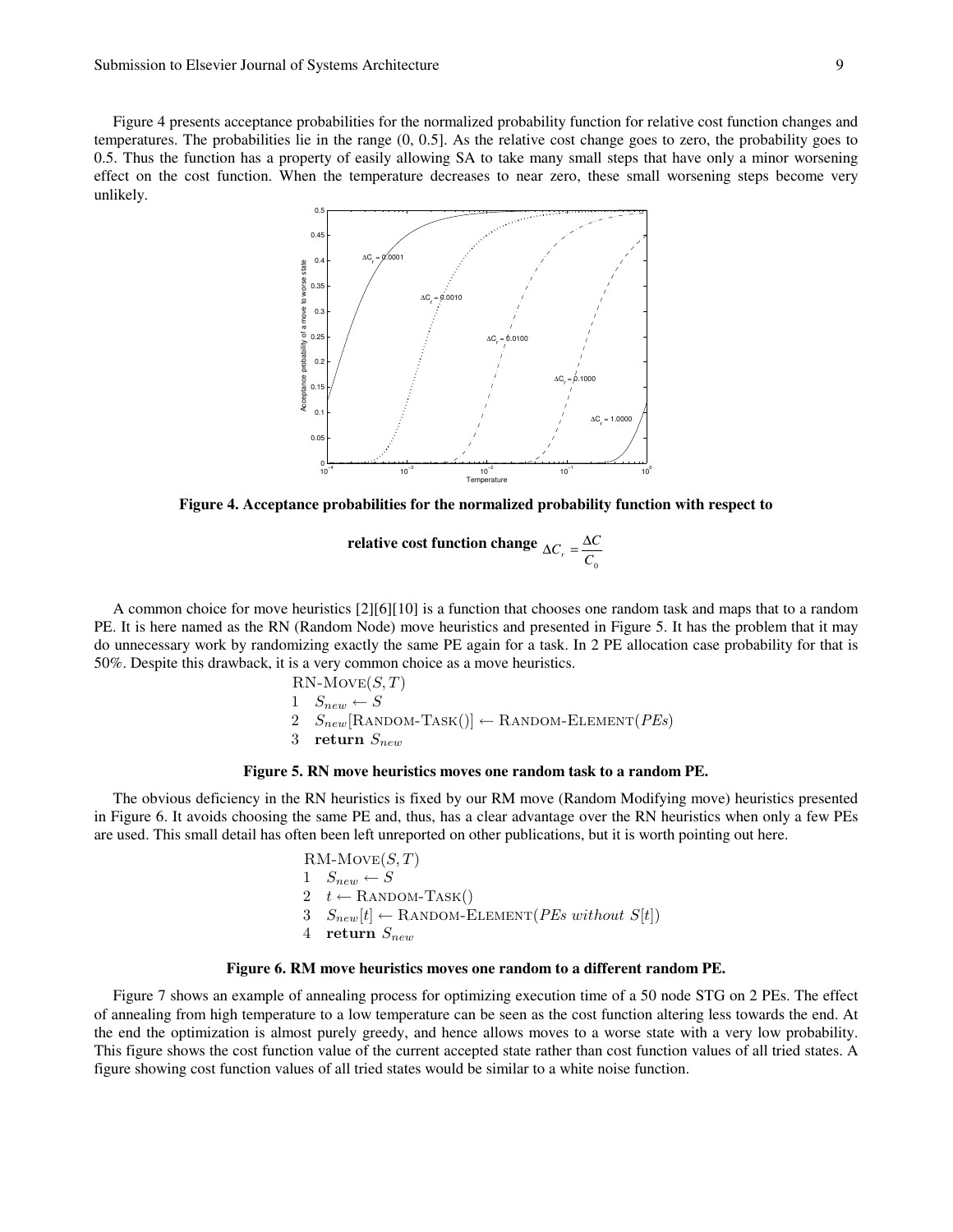

**Figure 7. An example of annealing from a high to a low temperature state for a 50 node STG with 2 PEs. x marks the mapping iteration that has the lowest cost function value.** 

# 5.3. Group Migration Algorithm

Group migration is used to map task graphs onto multiple PEs in a greedy fashion. This is a generalization of the original algorithm [12] that partitioned graphs to two disjoint subsets. Our modified version partitions the graph into arbitrarily many disjoint subsets.

The algorithm is greedy because it only accepts moves to better positions, and thus it always gets stuck into a local minimum in the optimization space. The algorithm consists of migration rounds. Each round either improves the solution or keeps the original solution. Optimization ends when the latest round is unable to improve the solution. Usually the algorithm converges into a local minimum in less than five rounds [12].

A move in GM means moving one specific task to another PE. A round consists of sub-rounds which try all tasks on all other PEs. With *N* nodes and *M* PEs it is  $(M-1)N$  tries. The best move on the sub-round is chosen for the next subround. Tasks, which have been moved as best task candidates on previous sub-rounds, are not moved anymore until the next round comes. There are at most *N* sub-rounds. This results into at most  $(M-1)N^2$  moves per round. If no improving move is found on a sub-round, the round is terminated, because all possible single moves were already tried  $((M-1)N)$ tries). The pseudo-code of the modified group migration algorithm is shown in Figure 8 and variables that are new compared to SA are explained in Table 2.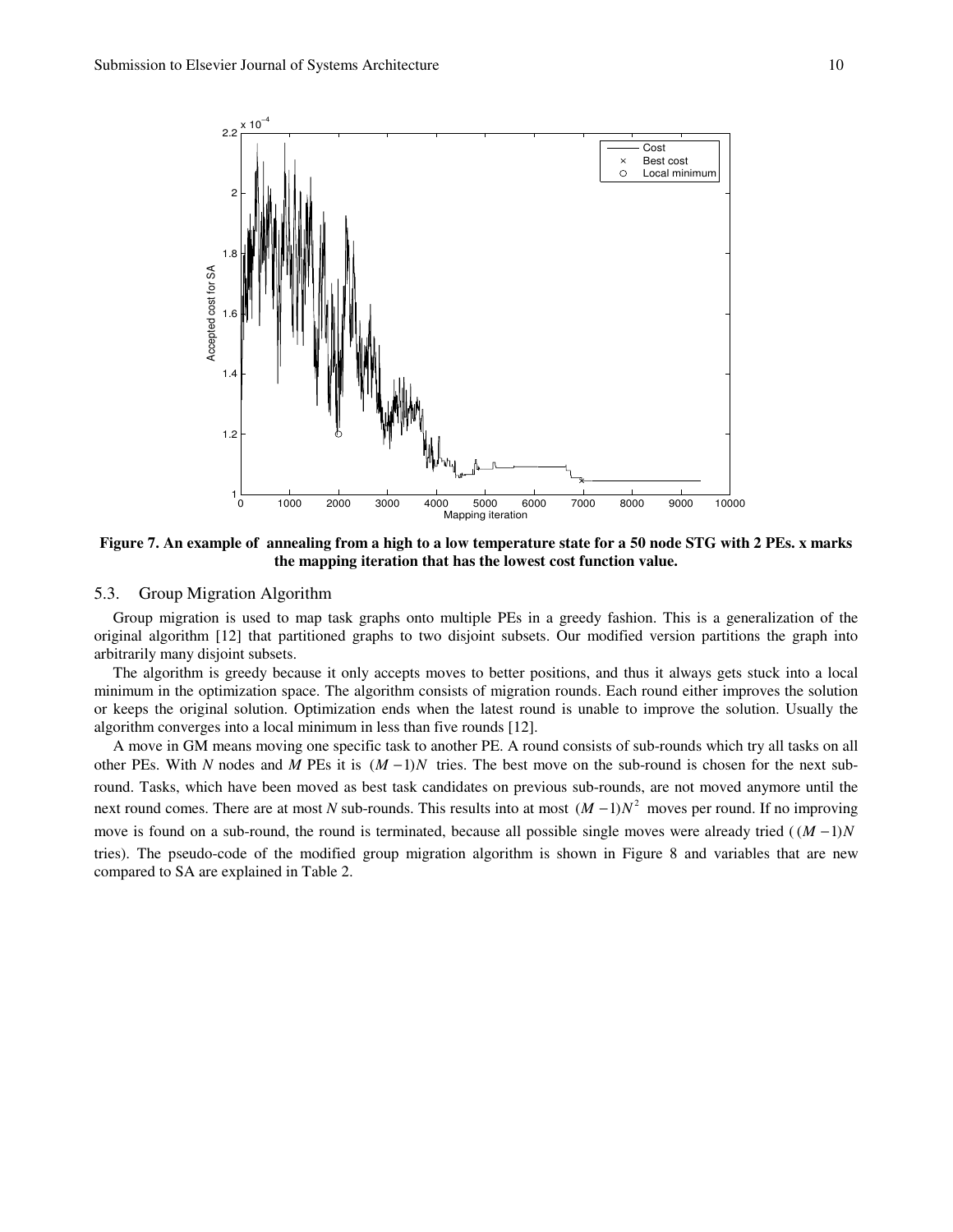```
GROUP-MIGRATION(S)1 while True<br>2 do S_{new}do S_{new} \leftarrow \text{GM-ROUND}(S)3 if \text{Cosr}(S_{new}) < \text{Cosr}(S)<br>4 then S \leftarrow S_{new}then S \leftarrow S_{new}5 else break
6 return S
GM-ROUND(S_0)1 \quad S \leftarrow S_02 C \leftarrow \text{COST}(S)3 Moved \leftarrow Boolean array of N falses
  4 for i \leftarrow 1 to N
  5 do D_{task} = \text{NIL}6 D_{PE} = \text{NIL}7 for t \leftarrow 0 to N-18 do if Moved[t] = True9 then continue
10 A_{old} \leftarrow S[t]<br>11 for A \leftarrow 0for A \leftarrow 0 to M - 112 do if A = A_{old}13 then continue
 14 S[t] \leftarrow A<br>15 if Cost(
                           if \text{Cosy}(S) > C16 then continue
17 C = \text{Cosr}(S)18 D_{task} = t19 D_{PE} = A20 S[t] \leftarrow A_{old}<br>21 if D_{PE} = \text{NIL}if D_{PE} = \text{NIL}22 then break<br>
23 Moved[D_{task}]23 Model[D_{task}] \leftarrow True<br>
24 S[D_{task}] \leftarrow D_{PE}S[D_{task}] \leftarrow D_{PE}25 return S
```
**Figure 8. A modified group migration algorithm for arbitrary number of PEs.** 

|  |  | Table 2. Summary of new variables used in the group migration algorithm. Other variables are the same as in SA. |  |
|--|--|-----------------------------------------------------------------------------------------------------------------|--|
|  |  |                                                                                                                 |  |

|                    | PF.                                                     |
|--------------------|---------------------------------------------------------|
| $\mathbf{L}_{old}$ | Old PE                                                  |
| PF                 | PE associated with the best migration candidate         |
| task               | Task associated with the best migration candidate       |
| Moved              | Array of Booleans indicating tasks that have been moved |

The main loop of the pseudo-code begins on Line 1 of *Group-Migration* function. It calls *GM-Round* function as long as it can improve the mapping. *GM-Round* will change at most one mapping per round. If it does not change any, the optimization will terminate. *GM-Round* first computes the initial cost of initial state  $S_0$  on Line 2. The *Cost* function is the same function as with SA. Line 3 initializes an array that marks all tasks as non-moved. The function can only move each task once from one PE to another, and this table keeps record of tasks that have been moved. Moved tasks can not be moved again until the next call to this function. The upper limit of loop variable *i* on Line 4 signifies that each task can only be moved once. Increasing the upper limit would not break or change the functional behavior. Line 7 begins a subround which ends at Line 20. The sub-round tries to move each task from one PE to every other PE. The algorithm accepts a move on Line 15, if it is better than any other previous move. The effect of any previous moves is discarded on Line 19, even if a move improved mapping. However, the best improving move is recorded for later use on Lines 17-18. Each move is a separate try that ignores other moves. If no improving move was found in the loop beginning on Line 7, the search is terminated for this round on Line 21. Otherwise, the best move is applied on Lines 23-24. The best found is returned on Line 25.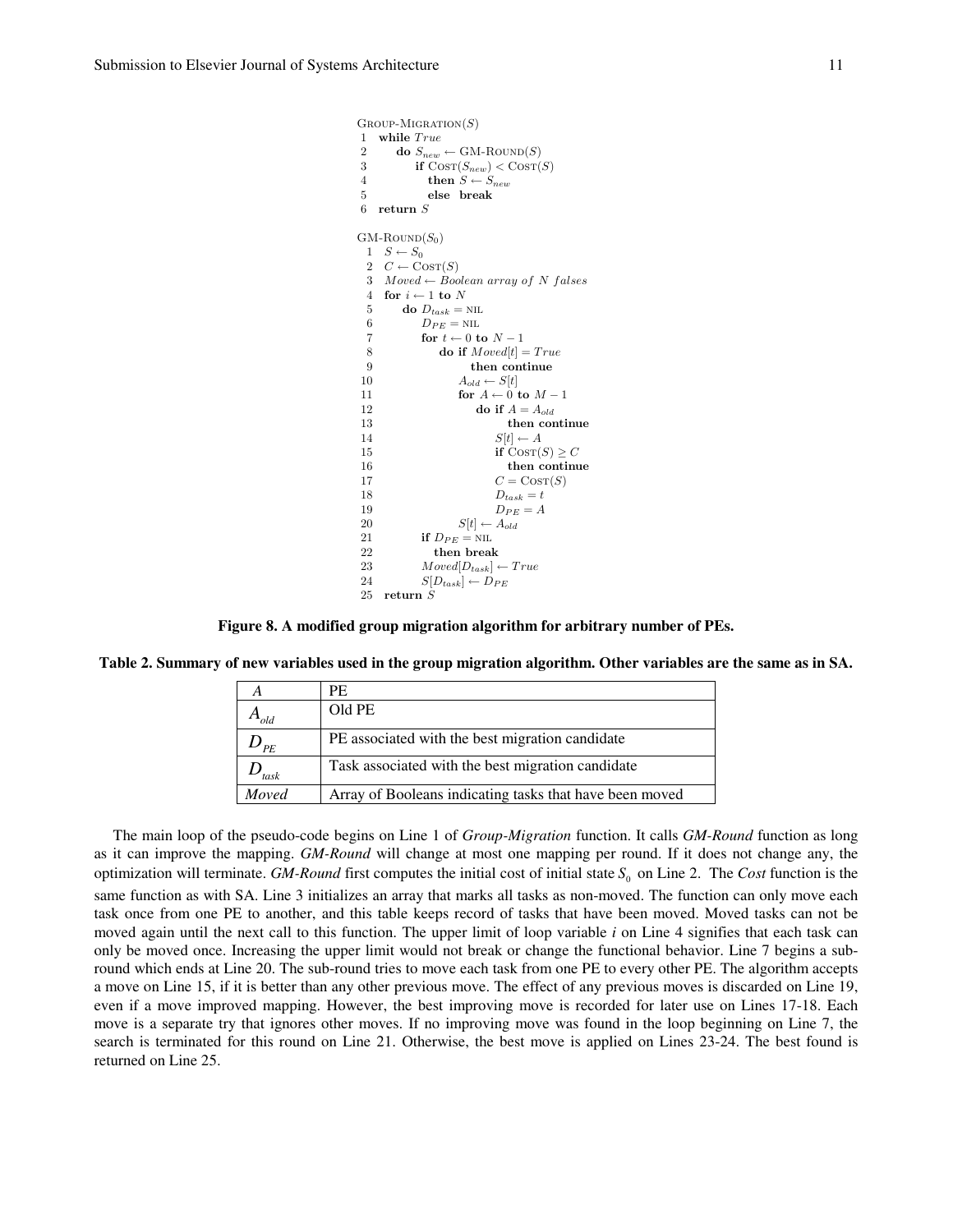### 5.4. Random Mapping Algorithm

Random mapping is an algorithm that selects a random PE separately for all tasks on every invocation of the algorithm. The algorithm is a useful baseline comparison algorithm [14] against other algorithms since it is a policy neutral mapping algorithm that converges like Monte Carlo algorithms. The random mapping exposes the inherent parallelizability of any given application for a given number of iterations. It should be compared with other algorithms by giving the same number of iterations for both algorithms. Random mapping results are presented here to allow fair comparison of the SA and GM methods against any other mapping algorithms. Cost function ratio of SA and random mapping can be compared to the ratio of any other algorithm and random mapping.

# **6. Scheduling and Cost Functions**

### 6.1. B-level Scheduler

The scheduler decides the execution order of tasks on each PE. If a task has not been executed yet, and it has all the data required for its execution, it is said to be *ready*. When several tasks are ready on a PE the scheduler selects the most important task to be executed first.

Tasks are abstracted as nodes in task graphs, and communication is abstracted as edges. Node and edge weights, which are cycle times and data sizes respectively, are converted into time units before scheduling. The conversion is possible because allocation and mapping are already known.

The scheduler applies B-level scheduling policy for ordering tasks on PEs. The priority of a node is its B-level value [18]. Higher value means more important. The B-level value of a node is the longest path from that node to an exit node, including exit nodes weight. Exit node is defined as a node that has no children. The length of the path is defined as the sum of node and edge weights along that path. For example, in Figure 1 the longest path from A to F is  $1+1+5+1+6=14$ , and thus B-level value of node A is *14*.

As an additional optimization for decreasing schedule length, the edges, which represent communication, are also scheduled on the communication channels. A priority of an edge is the weight of the edge added with B-level values of child nodes. Thus, children who have higher priority may also receive their input data more quickly.

Figure 9 shows pseudo-code for computing B-level priorities for an STG. Line 1 does a topological sort on the task graph. The topological sort means ordering the task graph into a list where the node A is before the node B if A is a descendant of B. Thus the list is ordered so that children come first. Line 2 iterates through all the tasks in that order. Line 3 sets default B-level value for a node, which is only useful if the node is an exit node. Array B contains known B-level values so far. If a node is not an exit node, the B-level is computed on Lines 4-9 to be the maximum B-level value with respect to its children. A B-level value with respect to a child is the sum of child's B-level value, edge weight towards the child, and the node weight of the parent node.

|   | $B$ -LEVEL-PRIORITIES $(STG)$                                     |
|---|-------------------------------------------------------------------|
| 1 | $TaskList \leftarrow \text{Topo}$ LOGICAL-SORT $(STG)$            |
|   | for each task t in TaskList                                       |
| 3 | do $B[t] \leftarrow \text{Node-WEIGHT}(STG, t)$                   |
| 4 | for each child $c$ of node $t$                                    |
| 5 | $\mathbf{do} \ w \leftarrow B[c]$                                 |
| 6 | $w \leftarrow w + \text{E}_{\text{DGE}-\text{WEIGHT}}(STG, t, c)$ |
| 7 | $w \leftarrow w + \text{Node-WEIGHT}(STG, t)$                     |
| 8 | if $B[t] < w$                                                     |
| 9 | then $B[t] \leftarrow w$                                          |
|   | return $B$                                                        |

### **Figure 9. Algorithm to compute B-level values for nodes of a task graph.**

It should be noted that although B-level value is dependent on communication costs, it does not model communication congestion. Despite this limitation, Kwok et al. show in [13] that the best bounded number of processor (BNP) class scheduling algorithm is based on ALAP (as late as possible) time. ALAP time of a node is defined as the difference of the critical path length and the B-level value of the node. An unscheduled node with the highest B-level value is by definition on the dynamic critical path, and therefore B-level priority determines ALAP time uniquely, and therefore B-level priority is an excellent choice.

The algorithmic complexity of the B-level priority computation is  $O(E+V)$ , where *E* is the number of edges and *V* is the number of nodes. However, the list scheduling algorithm complexity is  $O((E+V) \log V)$ , which is higher than the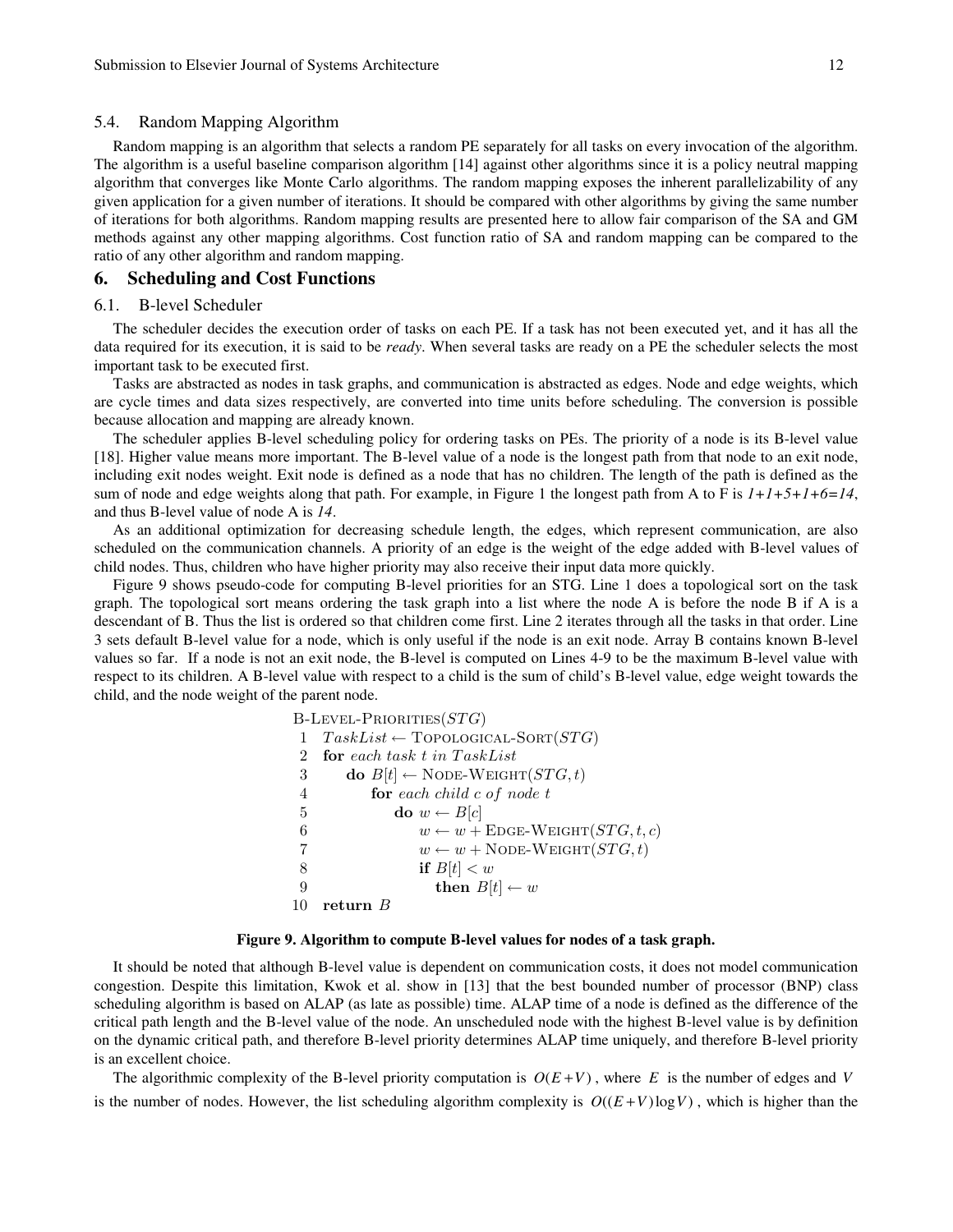complexity of computing B-level priorities, and therefore the complexity of the whole scheduling system is  $O((E+V)\log V)$ .

### 6.2. Cost function

In this paper, the optimization process measures two factors from a mapped system by scheduling the task graph. Execution time *T* and memory buffer size *S* are the properties which determine the cost function value of a given allocation and mapping.

The scheduler system simulates the task graph and architecture by executing each graph node parent before the child node is executed as well as delaying the execution of the child node until results from the parent nodes have arrived, thus determining the execution time *T* by behavioral simulation. The system is however not limited to behavioral simulation, but exact models on the underlying system could be used by changing the scheduler part.

The scheduler keeps track of buffers that are needed for the computation and communication to determine memory buffer size *S*. When a PE starts receiving a data block from another PE it needs to allocate a memory buffer to contain that data. The PE must preserve that data buffer as long as it is receiving the data or computing something based on that data. The receiving buffer is freed after the computation. When a PE starts computing it needs to allocate memory for the result. The result is freed when the computation is done and the result has been sent to other PEs.

As a result, when the full schedule of an STG has been simulated, the scheduler knows memory size S required for the whole architecture and the total execution time *T*. The mapping algorithm is orthogonal to the scheduler part in our system, which was the design goal of the optimization framework, and thus other optimization parameters could be easily added by just changing the scheduler part without affecting the mapping algorithms.

The cost function is chosen to optimize both execution time and required memory buffers, that is, minimize the cost function  $aT + bS$ , where *a* and *b* are constants. When both time and memory are optimized, parameters *a* and *b* are chosen so that on a single PE case both *aT* and *bS* are *0.5* and thus cost function has the value *1.0* in the beginning.

The motivation for including memory buffer size factor into the cost function is to minimize expensive on-chip buffer memory required for parallel computation. An embedded system designer may balance cost function factors to favor speedup or memory saving depending on which is more important for the given application. Adding more factors into the cost function will motivate for research on multi-objective optimization and can take advantage of pareto-optimization methods such as [23].

# **7. Experiments**

### 7.1. Setup for the Experiment

The optimization software is written for the UNIX environment containing 3,600 lines of C code. On a 2.0 GHz AMD Athlon 64 computer, the software is able to evaluate 12000 mappings in a second for a 50 node STG with 119 edges, or 600000 nodes or 1.43 million edges in a second. The software did 2,094 mappings in a second for a 336 node STG with 1211 edges, or 703584 nodes or 2.54 million edges in a second. Thus the method scales well with the number of nodes and edges. Scalability follows from the computational complexity of the scheduling method because a single mapping iteration without scheduling is in  $O(1)$  complexity class.

The experiment is divided into two categories. The first category is the execution time optimization, where the cost function is the execution time of the application. The second category is the execution time and memory buffer optimization, where the cost function is a combination of execution time and memory buffers. Both categories are tested with SA, GM and random mapping algorithms. Each algorithm is used with 1 to 4 PEs. The single PE case is the reference case that is compared with other allocations. For each allocation, 10 graphs with 50 nodes and 10 graphs with 100 nodes are tested. The graphs were random STGs with random weights. Each graph is optimized 10 times with exactly the same parameters. Thus, the total amount of optimizations is 2 (categories) \* 3 (algorithms) \* 3 (PE allocations) \* 20 (STGs) \* 10 (independent identical runs) = 3600 runs. Figure 10 depicts the whole experiment as a tree. Only one branch on each level is expanded in the figure, and all branches are identical in size.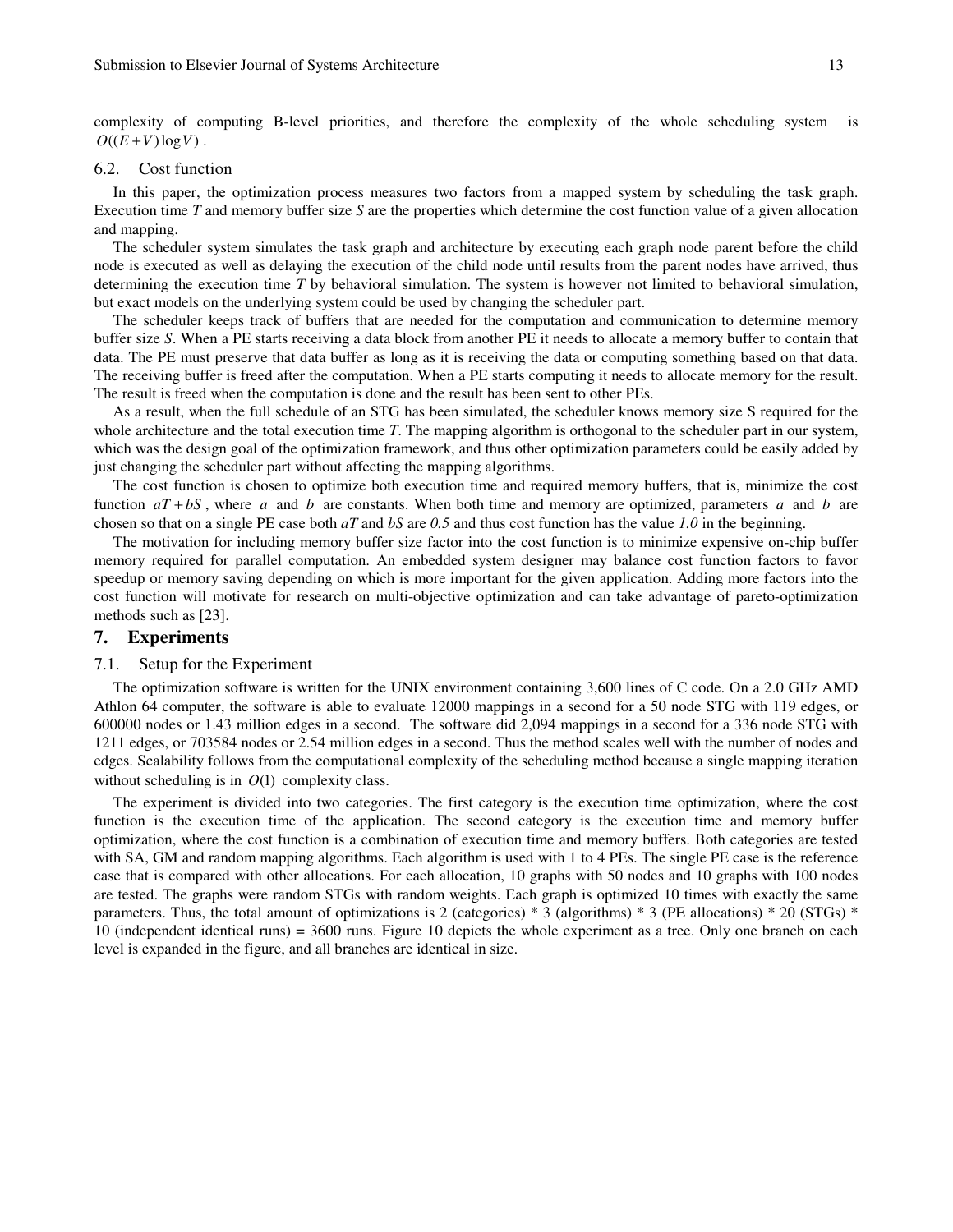

### **Figure 10. Outline of the experiment procedure.**

# 7.2. Simulated Annealing Parameters

SA parameters are presented in Table 3. Final temperature is only 0.0001, and therefore SA is very greedy at the end of optimization as shown by the acceptance function plot in Figure 4.

| Temperature proportion $(p)$     | 0.95                                          |
|----------------------------------|-----------------------------------------------|
| Initial temperature $(T_0)$      | 1.0                                           |
| Final temperature $(T_f)$        | 0.0001                                        |
| Iterations per temperature level | $L=N(M-1)$ (Eq. (1))                          |
| Move heuristics                  | RM-move                                       |
| Annealing schedule               | Temperature decreases proportionally          |
| (Temperature-Cooling)            | once in $L$ iterations.                       |
| Acceptance probability (Prob)    | Normalized probability (Eq. (6))              |
| Terminal condition               | Final temperature is reached and at least $L$ |
|                                  | consecutive rejections are observed.          |

**Table 3. Parameters for simulated annealing.** 

Table 4 shows the total number of mappings for one SA descend based on the parameters shown in Table 3.

**Table 4. Total number of mappings for one simulated annealing descend.** 

|           | 2 PEs | 3 PEs | 4 PEs |
|-----------|-------|-------|-------|
| 52 tasks  | 9300  | 18700 | 28000 |
| 102 tasks | 18300 | 36600 | 54900 |

# 7.3. Group Migration and Random Mapping Parameters

Group migration algorithm does not need any parameters. This makes it a good algorithm to compare against other algorithms because it is also easy to implement and suitable for automatic architecture exploration. Relative advantage of the SA method over GM can be compared to any other algorithm over GM.

Random mapping tries  $N^2M^2$  random mappings independently, which is much more than with SA. Random mapping is defined as choosing a random PE separately for all tasks. Random mapping presents a neutral reference to all other algorithms both in terms of behavior and efficiency. It does worse than other algorithms, as experiment will show, but it shows how much can be optimized without any knowledge of system behavior.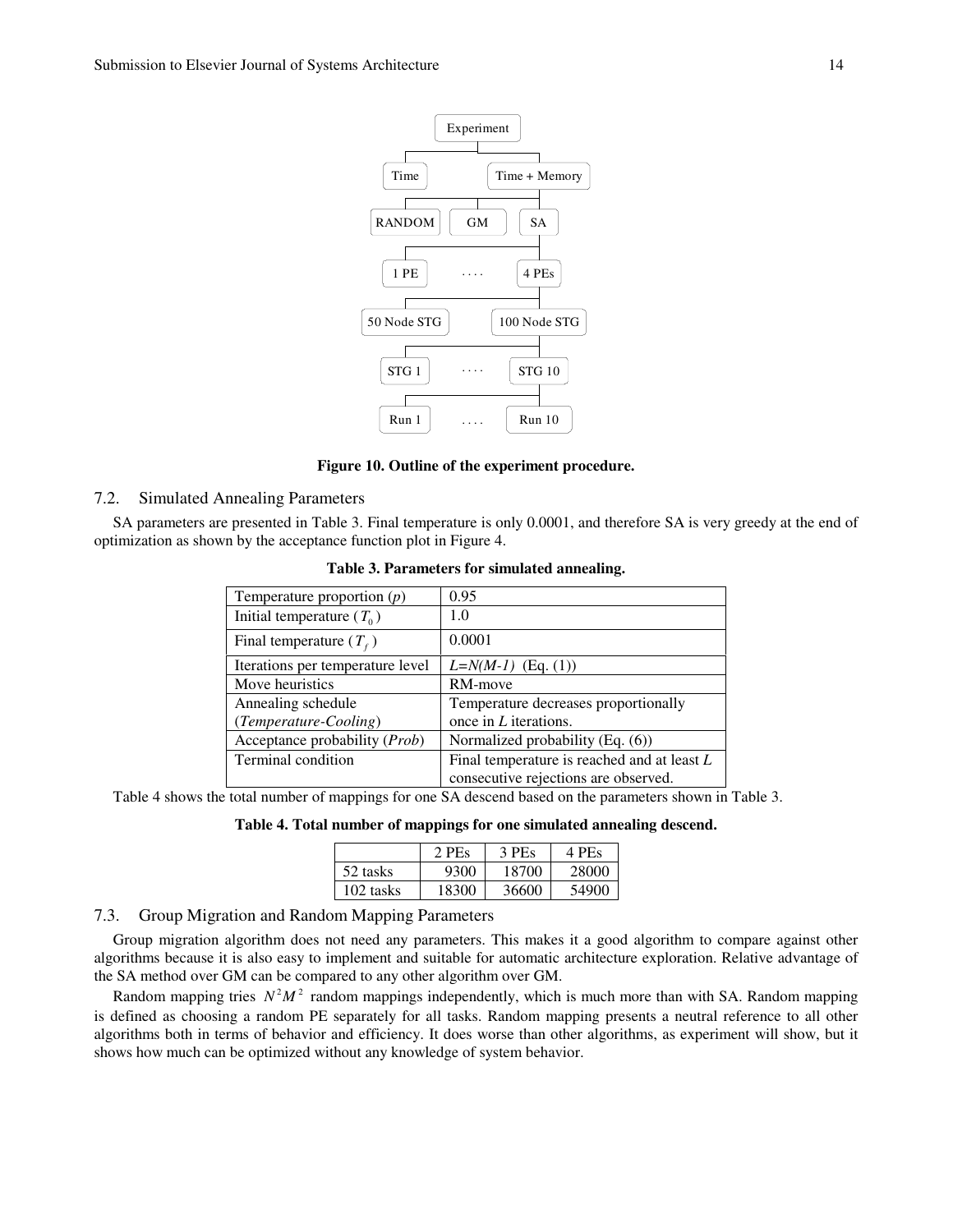### 7.4. Static Task Graphs

STGs used in this paper are from Standard Task Graph Set [20]. The experiment uses 10 random STGs with 50 nodes and 10 random STGs with 100 nodes. The task graph numbers from 50 node graphs are: 2, 8, 18, 37, 43, 49, 97, 124, 131 and 146. The task graph numbers from 100 node graphs are: 0, 12, 15, 23, 46, 75, 76, 106, 128 and 136. Edge weights had to be added into the graphs because the Standard Task Graph collection graphs do not have them. In this case study, each edge presents communication of *Normal*(64,16<sup>2</sup>) bytes. That is, the edge weights are normally distributed with mean of 64 bytes and standard deviation of 16 bytes. The node weights were multiplied by a factor of 32 to have communication to computation ratio (CCR) at a reasonable level. The CCR is defined as the average edge weight divided by the average node weight. Summary of the properties is presented in Table 5.

| Graphs       | 10 times 50 node STGs, 10 times 100 node STGs, from Standard Task Graph Set |
|--------------|-----------------------------------------------------------------------------|
| Edge weights | Normally distributed: <i>Normal</i> ( $64, 16^2$ )                          |
| Node weights | 32 times the Standard Task Graph Set values                                 |

# **Table 5. Summary of graph properties for the experiment.**

## 7.5. MP-SoC Execution Platform

The MP-SoC execution platform on which experiments are run is assumed to have a number of identical PEs as shown in Figure 11. Each PE is a 50 MHz general purpose processor (GPP), and thus it can execute any type of task from the TG and the mapping space does not have constraints. Task execution on a GPP is uninterruptible by the other tasks. IO operations are carried out in the background and they are assumed to be interrupt-driven. Task execution time is one or more GPP cycles. This is converted into time units by dividing the cycle number by the associated PE's clock frequency before scheduling.



**Figure 11. Block diagram of the MP-SoC execution platform.** 

The PEs are connected with a single dynamically arbitrated shared bus, and all the PEs are equally arbitrated on the bus. Transaction is defined as transferring one or more data words from one PE to another. Transactions are assumed to be atomic, meaning that they can not be interrupted. Arbitration policy for transactions is FIFO. Broadcast is not used in the system, i.e. there is exactly one receiver for each send. Bus data width is assumed to be 32 bits, and the bus can transfer its data width bits every cycle. Initial transfer latency for a transaction is modeled to be 8 bus cycles. This is the minimum latency for each bus transaction. This latency is used to prevent unrealistic bus utilization levels that do not occur in the real world. The bus operates on 2.5*M* MHz clock (*M* is the amount of PEs). The bus frequency is scaled with *M* because the amount of required communication is proportional to *M*. Not scaling with *M* would mean a significant bottleneck in the system. Summary of the system architecture is shown in Table 6.

| <b>PEs</b>              | $1$ to $4$                        |
|-------------------------|-----------------------------------|
| PE frequency            | 50 MHz                            |
| Bus type                | Dynamically arbitrated shared bus |
| Bus width               | 32 bits                           |
| Bus throughput          | Bus width bits per cycle          |
| Bus arbitration latency | 8 cycles                          |
| Bus frequency           | $2.5M$ MHz                        |

It must be noted here that interconnect and GPP frequency are not relevant without the context of task graph parameters. The hardware was fixed at the specified level, and then task graph parameters were tuned to show relevant characteristics of optimization algorithms. With too fast hardware there would not be much competition among algorithms and distribution results would be overly positive. With too slow a hardware nothing could be distributed while gaining performance and algorithms would be seen as useless. Many experiments were carried out to choose these specific parameters.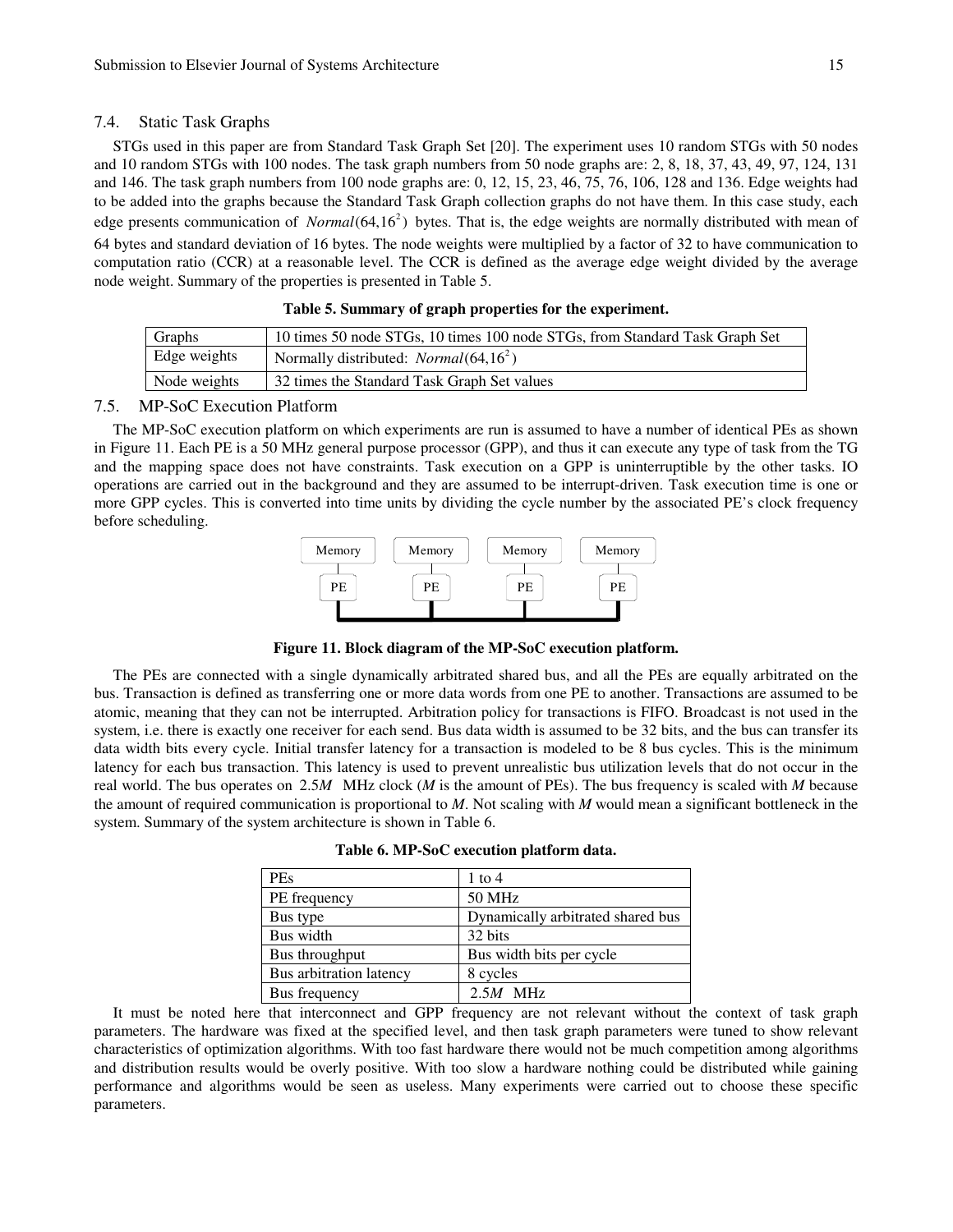Edge loads are converted from communication bytes into time units by

$$
t = \frac{Lat + \left| \frac{8Si}{W} \right|}{f},\tag{7}
$$

where *Lat* is the arbitration latency of the bus in cycles, *W* is the bus width in bits, *Si* is the transfer size in bytes and *f* is the bus frequency.

 $F \circ \sigma \cdot T$ 

CCR is computed by dividing the average edge weight with the average node weight of the graph. CCR values on 50 and 100 node graphs for 2, 3 and 4 PE cases are 0.98, 0.65 and 0.49 respectively. As the rationale in related work section explains, values near 1.0 are in the relevant range of parallel computing. CCR values could be chosen arbitrarily, but values lower than 0.1 would mean very well parallelizable problems, which are too easy cases to be considered here. However, values much higher than 1.0 would mean applications that can not be speeded up substantially. It should be noted that the CCR decreases with respect to the number of PEs in this paper, because the interconnect frequency is proportional to the number of PEs in the allocation phase.

# **8. Results**

Results of the experiment are presented as speedup, gain and memory gain values. Speedup is defined as the execution time for a single PE case divided by the optimized execution time. Gain is defined to be the cost function value for the single PE case divided by the optimized cost function value. Memory gain measures memory usage for the single PE case divided by the optimized case. A higher gain value is always better. The following results compare two cases, which are the time optimization case and the memory-time optimization case. In the time optimization case, the cost function depends only on the execution time of the distributed application, but in the memory-time optimization case, the cost function depends on both execution time and memory buffer size. The complexity of algorithms is similar so that the number of iterations determines the runtime directly.

# 8.1. Time Optimization Comparison

Figure 12 presents the speedup values for each algorithm in the time optimization case with 2 to 4 PEs for 50 and 100 node graphs. The average speedups in combined 50 and 100 node cases for SA, GM and random mapping are 2.12, 2.03 and 1.59, respectively. Thus, SA wins GM by 4.4%, averaged over 20 random graphs that are each optimized 10 times. Also, SA finds the best speedup in 34% of iterations compared to GM, as shown in Figure 17. This means that SA converges significantly faster than GM. SA wins random mapping by 75%, and converges to the best solution in 74% of iterations. Random mapping is significantly worse than others.

### 8.2. Memory-time Optimization Comparison

Figure 13 shows the gain values for the memory-time optimization case with 2 to 4 PEs for 50 and 100 node task graphs. Average gains in combined 50 and 100 node cases for SA, GM and random mapping are 1.234, 1.208 and 1.051, respectively. Thus, SA wins GM by 2.2% and random by 17%. SA reaches the best solution in 12% of iterations compared to GM, which is significantly faster, as shown in Figure 18. The memory-gain units are small as numeric values, and their meaning must be analyzed separately in terms of speedup and memory usage.

Figure 16 shows the memory gain values for the memory-time optimization case, and Figure 15 shows the same values for the time optimization case. Average memory gain values for the memory-time optimization case for SA, GM and random mappings are 1.00, 1.02 and 0.94, respectively. These numbers are significant, because computation parallelism was achieved without using more data buffer memory that needs to be expensive on-chip memory. Using external memory for data buffers would decrease throughput and increase latency, which should be avoided.

The GM case is interesting because it shows that computation actually uses 2% less memory for data buffers than a single PE. This happens because it is possible to off-load temporary results away from originating PE and then free buffers for other computation. Now comparing memory gain values to the time optimization case, where the averages memory gains are 0.67, 0.67 and 0.69, we can see that time optimization case uses 49%, 52% and 36% more data buffers to achieve their results. To validate that decreasing memory buffer sizes is useful the speedup values have to be analyzed as well. Figure 14 shows speedup values for memory-time optimization case. Average speedups for SA, GM and random mapping are 1.63, 1.52 and 1.36 respectively, which are 23%, 25% and 14% less than their time optimization counterparts. Therefore our method can give a noticeable speedup without need for additional on-chip memory buffers.

SoC design implications of memory-time optimization method can be analyzed by looking at absolute requirements for on-chip memory buffers. Consider a SoC video encoder performing motion estimation on 2 PEs with 16x16 pixel image blocks with 8 bits for each pixel [21]. The video encoder would have at least 10 image blocks stored on both PEs leading to total memory usage of 5120 bytes of memory, which also sets a realistic example for SoC data buffers. To compare that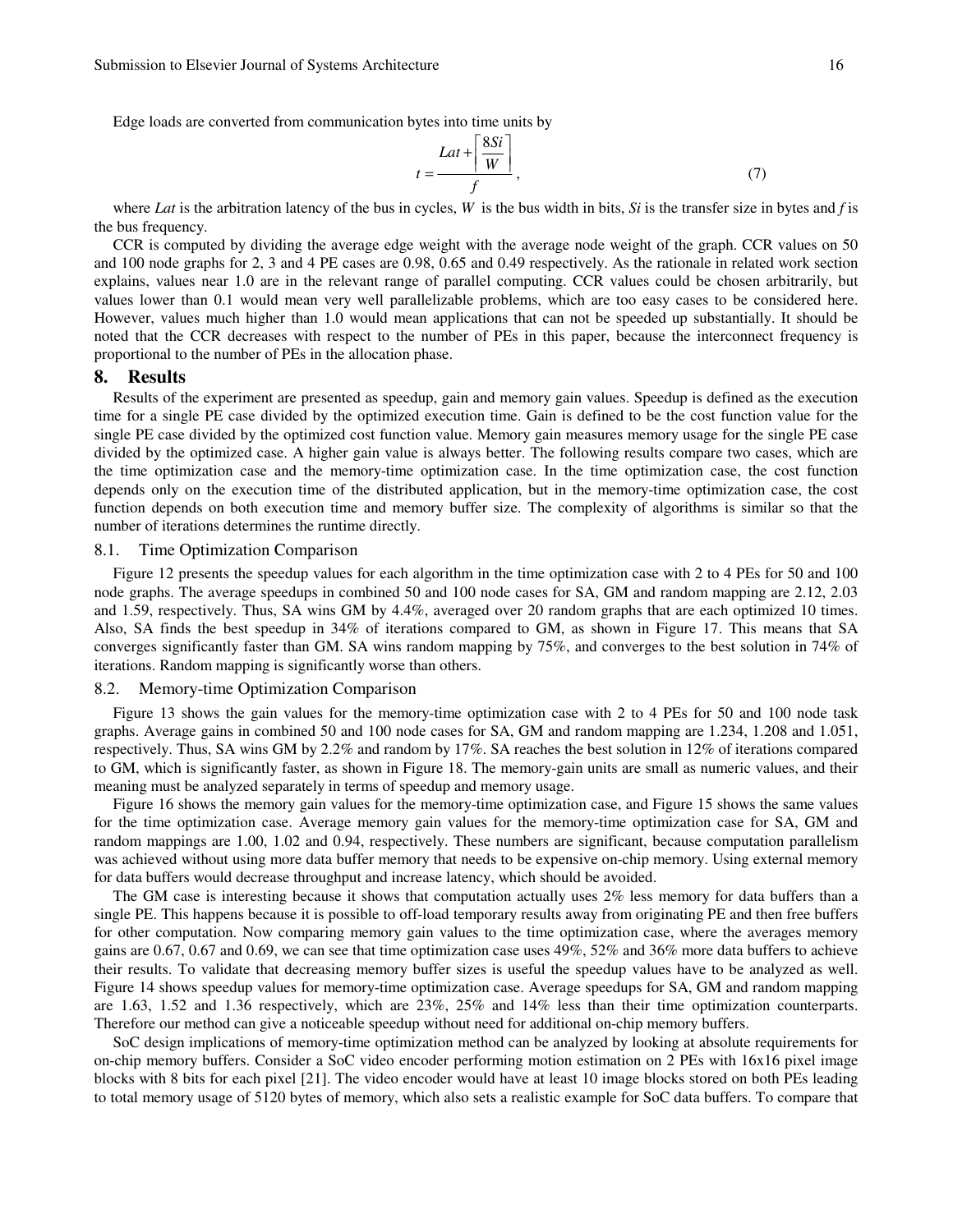to our random graphs, 2312 bytes of memory buffers were used on average for 50 node case with 1 PE. Parallelizing that with the memory-time optimization method did not increase required memory, but optimizing purely for time increased memory buffer usage to 3451 bytes on average. Therefore 1139 bytes or 33% of on-chip memory was saved with our method, but approximately 23% of speed was lost compared to pure time optimization. This means that a realistic trade-off between fast execution time and reasonable memory usage is possible by choosing a proper cost function.

Random graphs used in this paper avoid bias towards specific applications, and the 33% of saved memory buffers are independent of the absolute size of the application. Thus bigger applications would save more memory in absolute terms. Similar results were obtained by Szymanek et al. [17], who optimized random graphs by a constraint based optimization method that penalized memory usage in a cost function. They compared the constraint based method to a greedy algorithm that optimized only execution time. The constraint method resulted into 18% less data memory but also 41% less speed compared to the greedy algorithm. As a difference to our method, Szymanek et al. also optimized code memory size. Their method was able to decrease code size by 33%. The code size does not apply to random graphs from Standard Task Graph Set, because they do not have functions defined for each node, and therefore it has to be assumed that each node is a separate function. Consequently, changing the mappings does not affect total code size.



**Figure 12. Mean speedups on time optimization for 50 and 100 node graphs.**



**Figure 13. Mean gains on memory and time optimization for 50 and 100 node graphs.**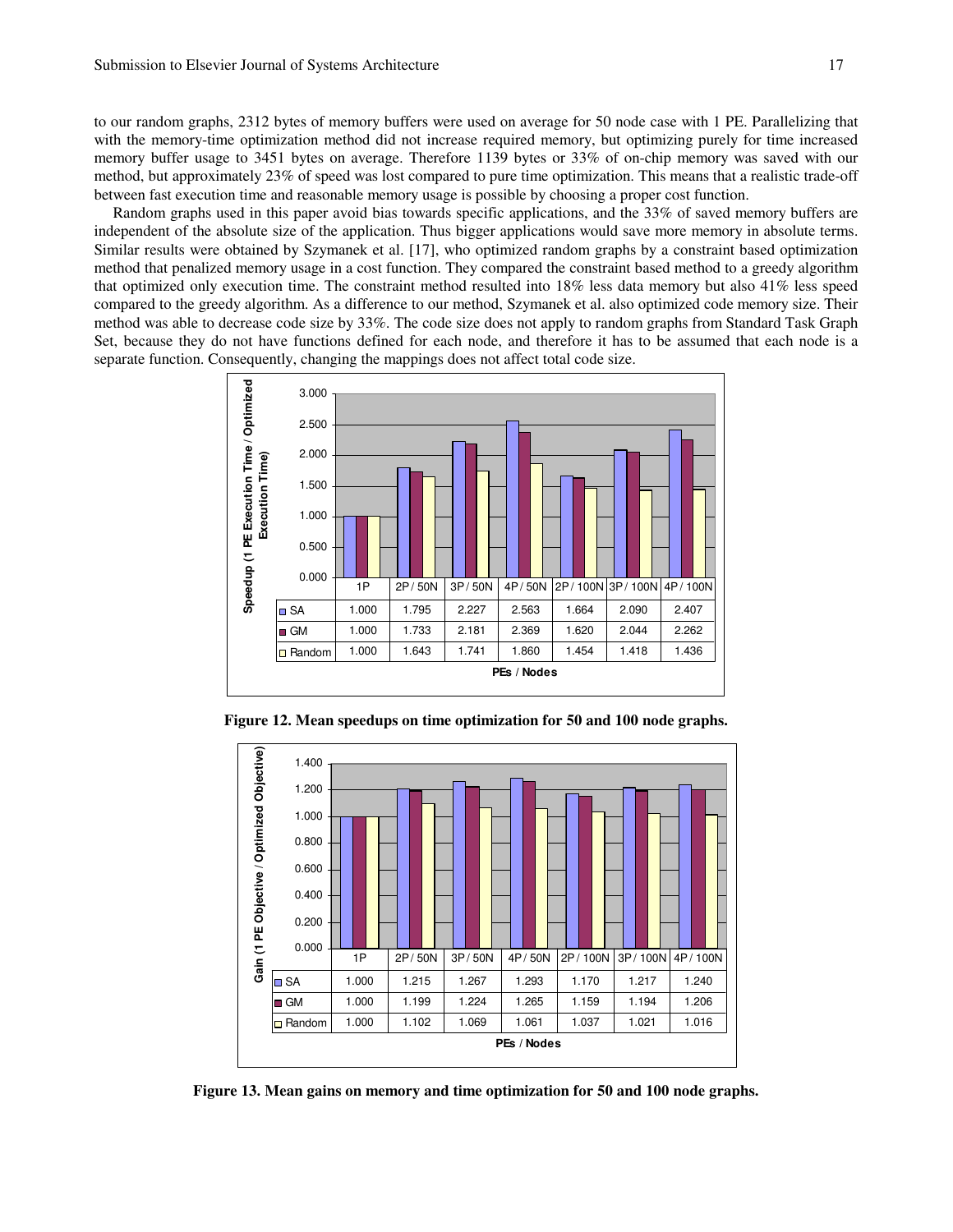

**Figure 14. Mean speedups on memory and time optimization for 50 and 100 node graphs.** 



**Figure 15. Mean memory gains on time optimization for 50 and 100 node graphs.**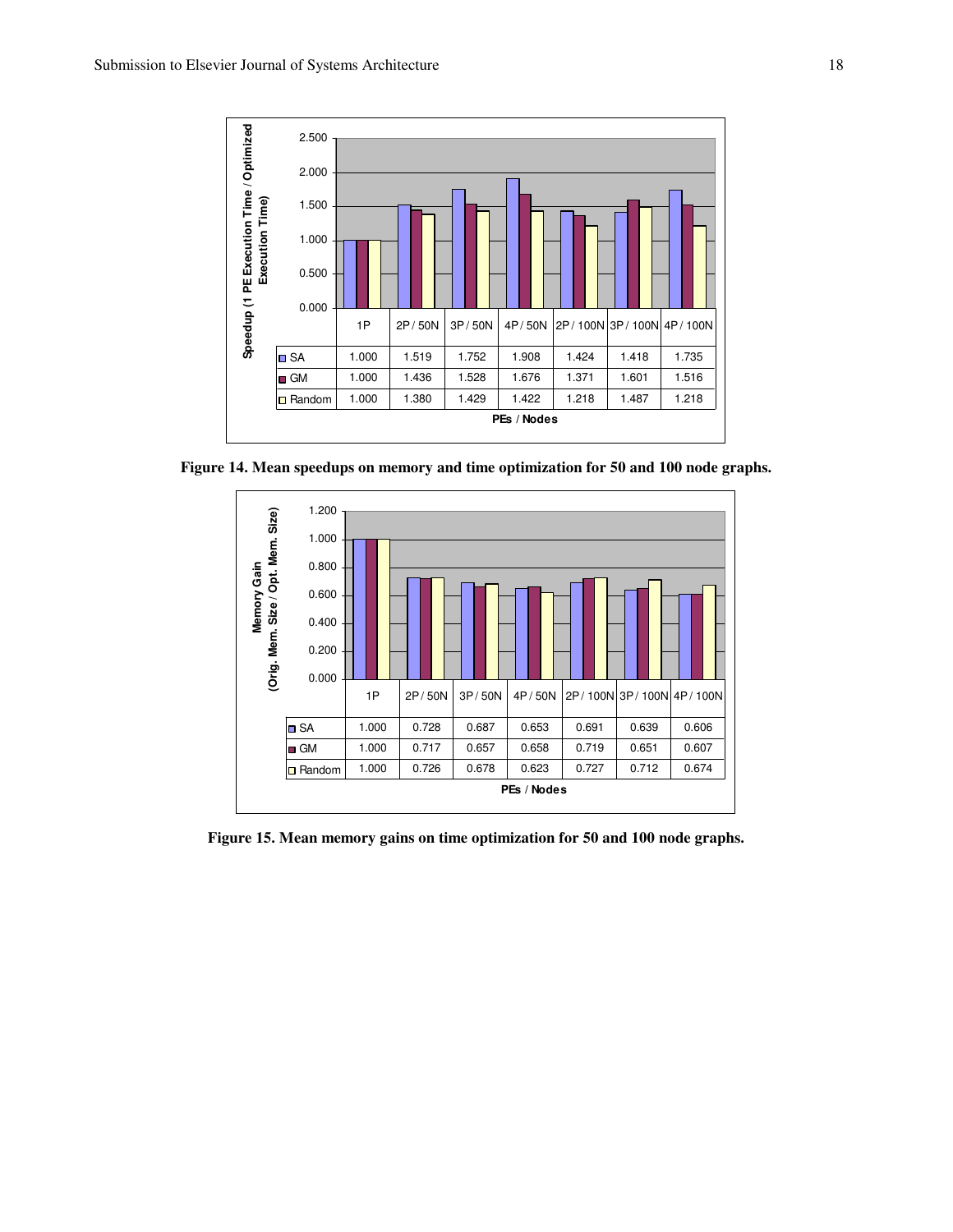

**Figure 16. Mean memory gains on memory and time optimization for 50 and 100 node graphs.** 



**Figure 17. Mean iterations to reach best solution on time optimization for 50 and 100 node graphs.**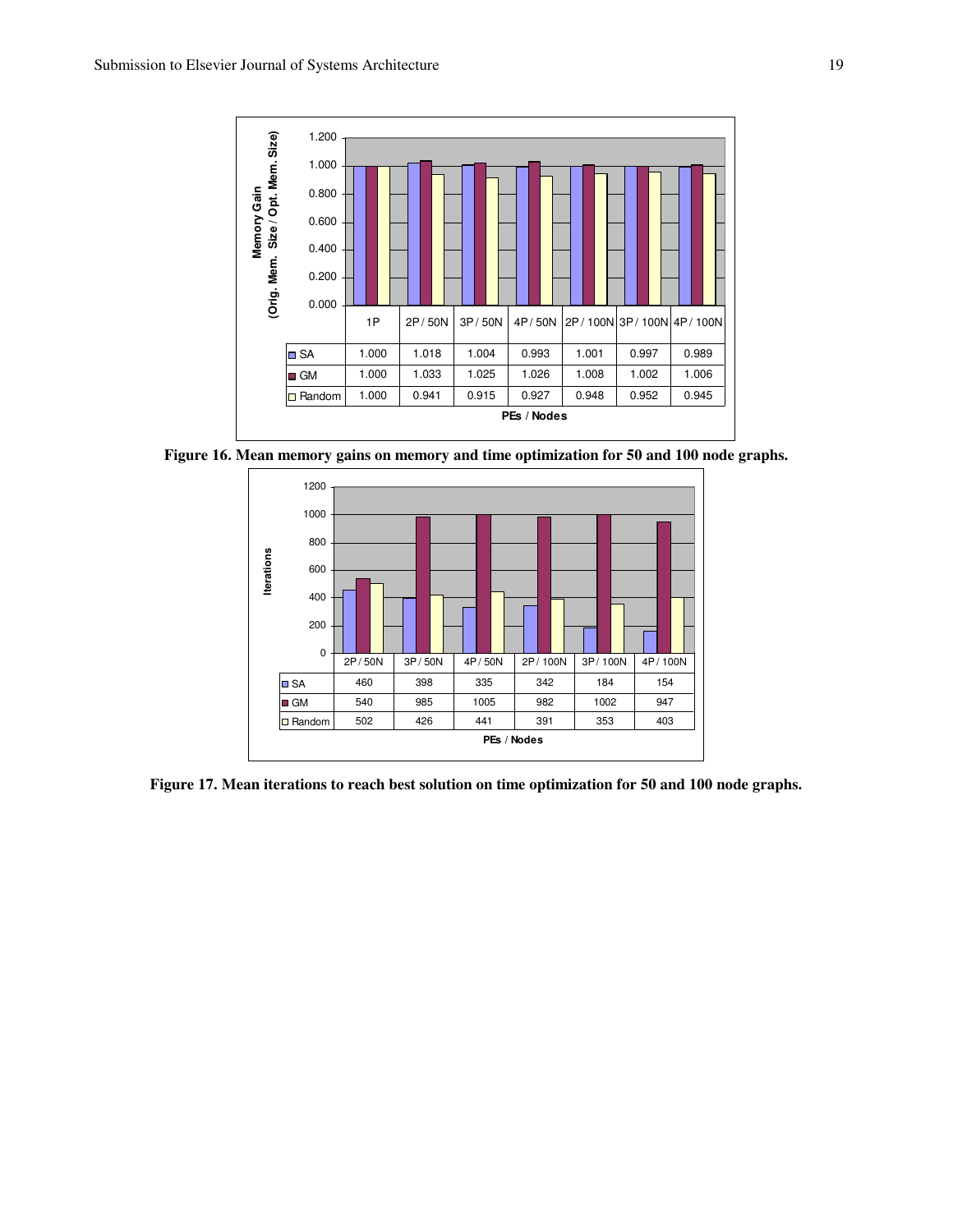

**Figure 18. Mean iterations to reach best solution on memory and time optimization for 50 and 100 node graphs.** 

# **9. Parameter selection**

To analyze the effect of Equation (1) on speedup and gain, we ran Section 7 experiment for 50 and 100 node graphs with different values of  $L \in \{1, 2, 4, \ldots, 4096\}$  (powers of two). Each graph was optimized 10 times independently to estimate the statistical effect of the *L* parameter.

By theory, it is trivial that no fixed *L* value can perform well for arbitrary sized graphs and architectures because not even trivial mappings can be tried in a fixed number of iterations. Therefore, *L* must be a function of graph and architecture size. This was the origin of the parameter selection scheme, and the experimental evidence is given below.

 Figure 19 and Figure 20 show the effect of *L* parameter for memory and time optimization with 50 and 100 nodes respectively. In the 100 node case the gain value curve increases steeper than in the 50 node case, as L increases from one to more iterations. This shows clearly that more nodes requires more iterations to reach equal gain. These figures also show that increasing M, the number of PEs, makes the climb steeper. This implies that more iterations are needed as M increases. Moreover, these figures show that selecting  $L = N(M - 1)$  is enough iterations to climb the steepest hill. The behavior is similar for the time optimization case as shown in Figure 21.

 Table 7 shows that relative gain of 85% to 94% is achieved in 2.4% to 7.3% iterations with the parameter selection scheme when compared to selecting 4096 iterations. Speedup and gain are almost saturated at 4096 iterations, and thus, it is the reference for maximum obtainable gain and speedup. This shows that the parameter selection scheme yields fast optimization with relatively good results. From the figures, it must be stressed that *L* must be at least linear to graph and architecture size to reach good gains.

The impact of our parameter selection scheme is also evaluated in [27].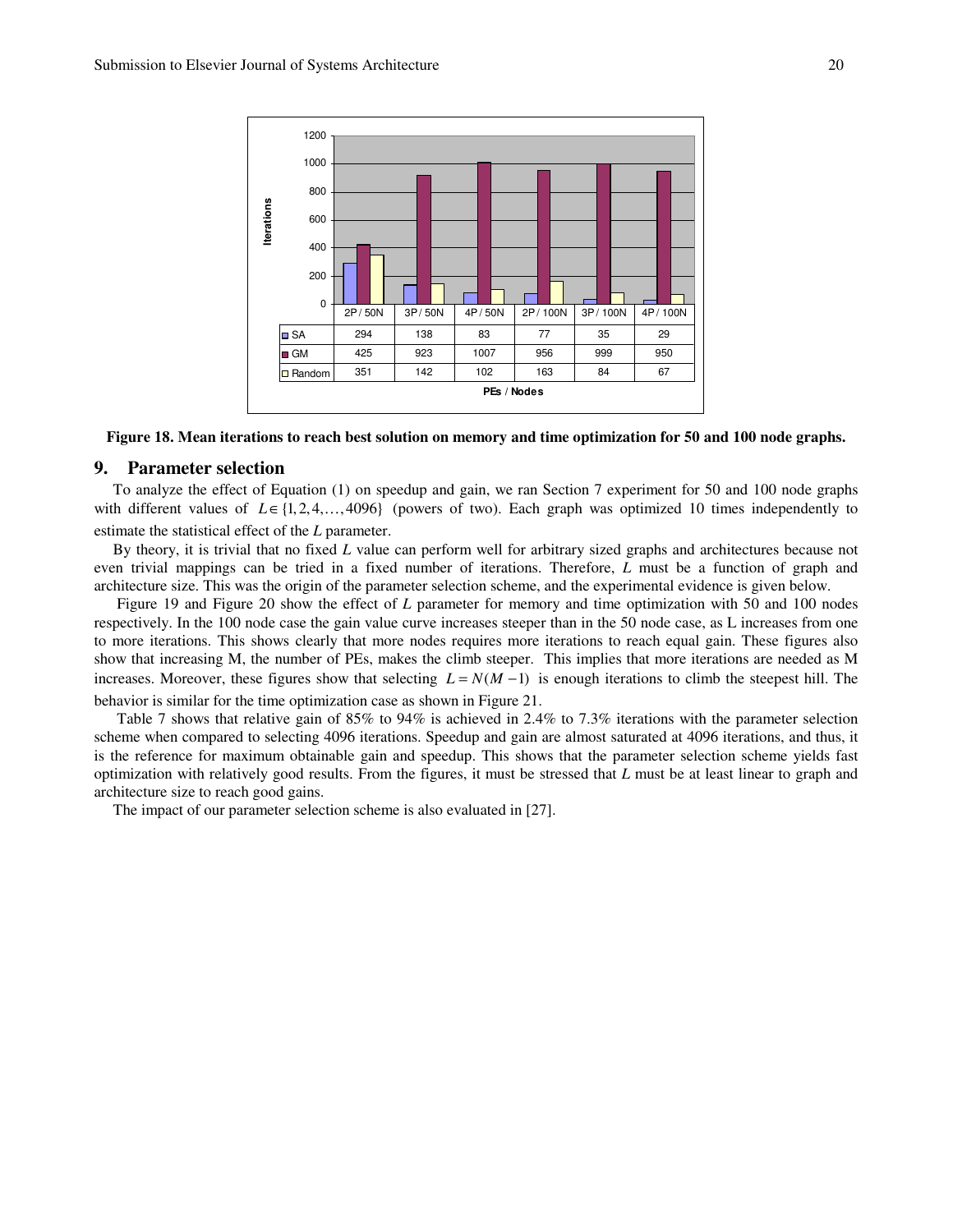**Table 7 Effect of L parameter on speedup and gain for time and memory+time optimization cases respectively. Relative gain shows the effect of L parameter with respect to maximum iterations 4096. N is the number of nodes and M is the number of PEs.** 

| Opt. type       | N   | М              | $L = N(M-1)$ |         | Gain  | Gain   | Relative gain |
|-----------------|-----|----------------|--------------|---------|-------|--------|---------------|
|                 |     |                |              | 4096    | (L)   | (4096) | $G(L)-1$      |
|                 |     |                |              |         |       |        | $G(4096)-1$   |
| $Memory + Time$ | 50  | 2              | 50           | $1.2\%$ | 1.210 | 1.246  | 0.854         |
| Memory + Time   | 50  | 3              | 100          | $2.4\%$ | 1.268 | 1.303  | 0.884         |
| $Memory + Time$ | 50  | $\overline{4}$ | 150          | $3.7\%$ | 1.295 | 1.331  | 0.891         |
| $Memory + Time$ | 100 | 2              | 100          | $2.4\%$ | 1.172 | 1.195  | 0.882         |
| $Memory + Time$ | 100 | 3              | 200          | 4.9%    | 1.217 | 1.240  | 0.904         |
| $Memory + Time$ | 100 | 4              | 300          | $7.3\%$ | 1.240 | 1.261  | 0.920         |
| Time            | 100 | 2              | 100          | $2.4\%$ | 1.661 | 1.709  | 0.932         |
| Time            | 100 | 3              | 200          | 4.9%    | 2.085 | 2.152  | 0.942         |
| Time            | 100 | $\overline{4}$ | 300          | $7.3\%$ | 2.409 | 2.492  | 0.944         |



**Figure 19 Effect of L parameter (log scale) for memory and time optimizing 50 node graphs.** 

The circles mark  $L = N(M - 1)$  case for each PE number.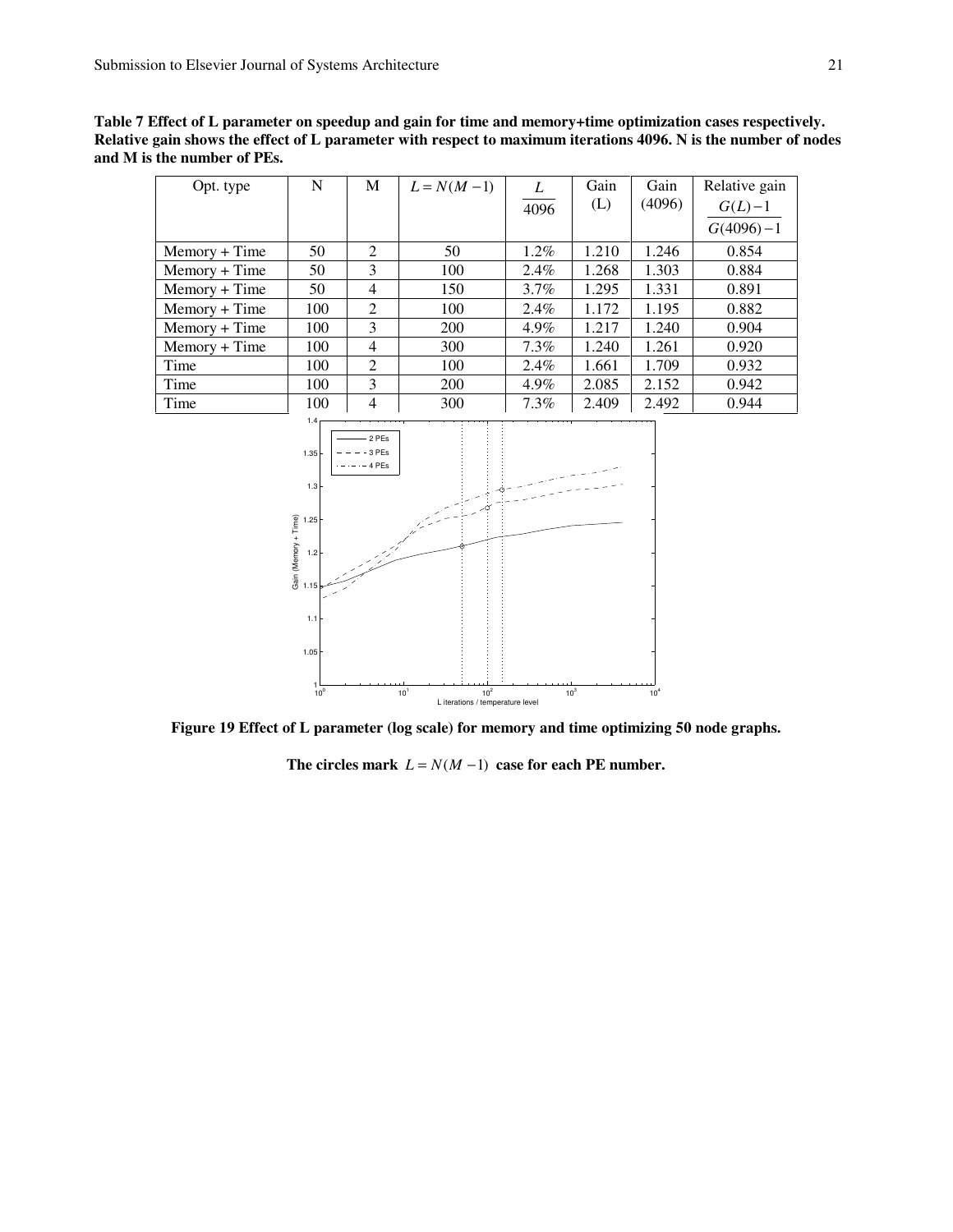

**Figure 20 Effect of L parameter (log scale) for memory and time optimizing 100 node graphs.** 

The circles mark  $L = N(M - 1)$  case for each PE number.



**Figure 21 Effect of L parameter (log scale) for time optimizing 100 node graphs.** 

The circles mark  $L = N(M - 1)$  case for each PE number.

# **10. Conclusions**

This paper presents an optimization method that carries out memory buffer and execution time optimization simultaneously. Results are compared with three task mapping algorithms, which are simulated annealing (SA), group migration and random mapping. The mapping algorithms presented are applicable to a wide range of task distribution problems, for both static and dynamic task graphs. The SA algorithm is shown to be the best algorithm in terms of optimized cost function value and convergence rate. Simultaneous time and memory optimization method with SA is shown to speed up execution by 63% without memory buffer size increase. As a comparison, optimizing the execution time only speeds up the application by 112% but also increases memory buffer sizes by 49%. Therefore a trade-off between our method and the pure time optimization case is 33% of saved on-chip memory but 23% loss in execution speed.

This paper also presents a unique method to automatically select SA parameters based on the problem complexity which consists of hardware and application factors. Therefore, the error-prone manual tuning of optimization parameters can be avoided by using our method, and optimization results can be improved by better fitting optimization parameters to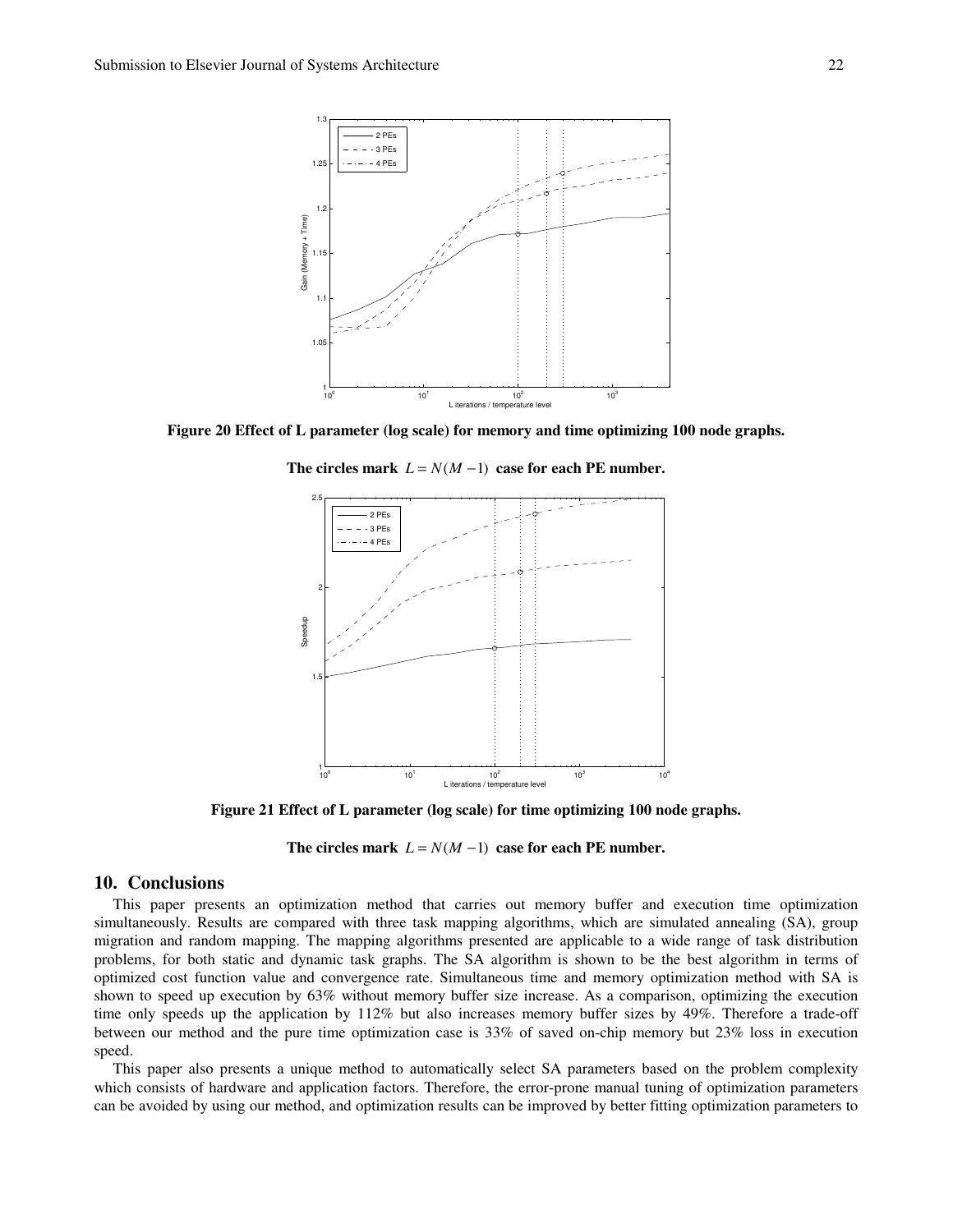the complex problem. It is experimentally shown that the number of iterations for SA must be at least linear to the number of application graph nodes and the number of PEs to reach good results.

Future work should study the task distribution problem of minimizing iterations to reach near optimum results with SA, instead of just focusing on the final cost function value. Also, the next logical step is to evaluate the method on dynamic task graphs. In addition, more mapping algorithms, such as genetic algorithms and Tabu Search, should be tested with our memory optimization method, and automatic selection of free parameters should be devised for those algorithms as well. Also, adding more factors into the cost function motivates research on multi-objective optimization to fulfill additional design restrictions of the system.

# **11. References**

- [1] V. Sarkar, "Partitioning and Scheduling Parallel Programs for Execution on Multiprocessors", MIT Press, 1989.
- [2] T. Wild, W. Brunnbauer, J. Foag, N. Pazos, "Mapping and Scheduling for Architecture Exploration of Networking SoCs", Proceedings of the 16<sup>th</sup> International Conference on VLSI Design, pp. 376-381, 2003.
- [3] O. Sinnen, L. Sousa, "Communication Contention in Task Scheduling", IEEE Transactions on Parallel and Distributed Systems, Vol. 16, Issue 6, pp. 503-515, 2005.
- [4] S. Kirkpatrick, C.D. Gelatt Jr., and M.P. Vecchi, "Optimization by Simulated Annealing", Science, Vol. 200, No. 4598, pp. 671- 680, 1983.
- [5] V. Cerny, "Thermodynamical Approach to the Traveling Salesman Problem: An Efficient Simulation Algorithm", Journal of Opt. Theory Appl., Vol. 45, No. 1, pp. 41-51, 1985.
- [6] A.S. Wu, H. Yu, S. Jin, K.-C. Lin, G.A. Schiavone, "An Incremental Genetic Algorithm Approach to Multiprocessor Scheduling", IEEE Transactions on Parallel and Distributed Systems, Vol. 15, Issue 9, pp. 824-834, 2004.
- [7] T. Lei, S. Kumar, "A Two-step Genetic Algorithm for Mapping Task Graphs to a Network on Chip Architecture", Proceedings of the Euromicro Symposium on Digital System Design (DSD'03), pp. 180-187, 2003.
- [8] C. Coroyer, Z. Liu, "Effectiveness of Heuristics and Simulated Annealing for the Scheduling of Concurrent Tasks An Empirical Comparison", Rapport de recherché de l'INRIA – Sophia Antipolis, No. 1379, 1991.
- [9] F. Glover, E. Taillard, D. de Werra, "A User's Guide to Tabu Search", Annals of Operations Research, Vol. 21, pp. 3-28, 1993.
- [10] T.D. Braun, H.J. Siegel, N. Beck, "A Comparison of Eleven Static Heuristics for Mapping a Class of Independent Tasks onto Heterogeneous Distributed Systems", IEEE Journal of Parallel and Distributed Computing, Vol. 61, pp. 810-837, 2001.
- [11] D. Spinellis, "Large Production Line Optimization Using Simulated Annealing", Journal of Production Research, Vol. 38, No. 3, pp. 509-541, 2000.
- [12] B.W. Kernighan, S. Lin, "An Efficient Heuristics Procedure for Partitioning Graphs", The Bell System Technical Journal, Vol. 49, No. 2, pp. 291-307, 1970.
- [13] Y.-K. Kwok, I. Ahmad, "Benchmarking and Comparison of the Task Graph Scheduling Algorithms", Journal of Parallel and Distributed Computing, Vol. 59, No. 3, pp. 381-422, 1999.
- [14] D. Gajski, F. Vahid, S. Narayan, J. Gong, "Specification and Design of Embedded Systems", Prentice Hall, ISBN: 0131507311, 1994.
- [15] H. Orsila, T. Kangas, T.D. Hämäläinen, "Hybrid Algorithm for Mapping Static Task Graphs on Multiprocessor SoCs", International Symposium on System-on-Chip (SoC 2005), 2005.
- [16] O. Sinnen, L. Sousa, "Task Scheduling: Considering the Processor Involvement in Communication", Proceedings of the 3<sup>rd</sup> International Workshop on Algorithms, Models, and Tools for Parallel Computing on Heterogeneous Networks, ISPDC'04/HetroPar'04, pp. 328-335, 2004.
- [17] R. Szymanek, K. Kuchcinski, "A Constructive Algorithm for Memory-aware Task Assignment and Scheduling", International Conference on Hardware Software Codesign, Proceedings of the 9<sup>th</sup> International Symposium on Hardware/Software Codesign, pp. 147-152, 2001.
- [18] Y.-K. Kwok, I. Ahmad, "Static Scheduling Algorithms for Allocating Directed Task Graphs to Multiprocessors", ACM Computing Survey, Vol. 31, No. 4, pp. 406-471, 1999.
- [19] L. Ingber, "Very Fast Simulated Re-Annealing", Mathematical and Computer Modelling, Vol. 12, No. 8, pp. 967-973, 1989.
- [20] Standard Task Graph Set, http://www.kasahara.elec.waseda.ac.jp/schedule/, 2005-12-20.
- [21] O. Lehtoranta, E. Salminen, A. Kulmala, M. Hännikäinen, T. D. Hämäläinen, "A Parallel MPEG-4 Encoder for FPGA Based Multiprocessor SoC", Proceedings of the  $15<sup>th</sup>$  International Conference on Field Programmable Logic and Applications (FPL2005), pp. 380-385, 2005.
- [22] T. Bui, C. Heighman, C. Jones, T. Leighton, "Improving the Performance of the Kernighan-Lin and Simulated Annealing Graph Bisection Algorithms", Proceedings of the 26th ACM / IEEE Conference on Design Automation, pp. 775-778, 1989.
- [23] G. Ascia, V. Catania, M. Palesi, "An Evolutionary Approach to Network-on-Chip Mapping Problem", The 2005 IEEE Congress on Evolutionary Computation, Vol. 1, pp. 112-119, 2005.
- [24] P.R. Panda, N.D. Dutt, A. Nicolau, "Local Memory Exploration and Optimization in Embedded Systems", IEEE Transactions on Computer-Aided Design of Integrated Circuits and Systems, Vol. 18, Issue 1, pp. 3-13, 1999.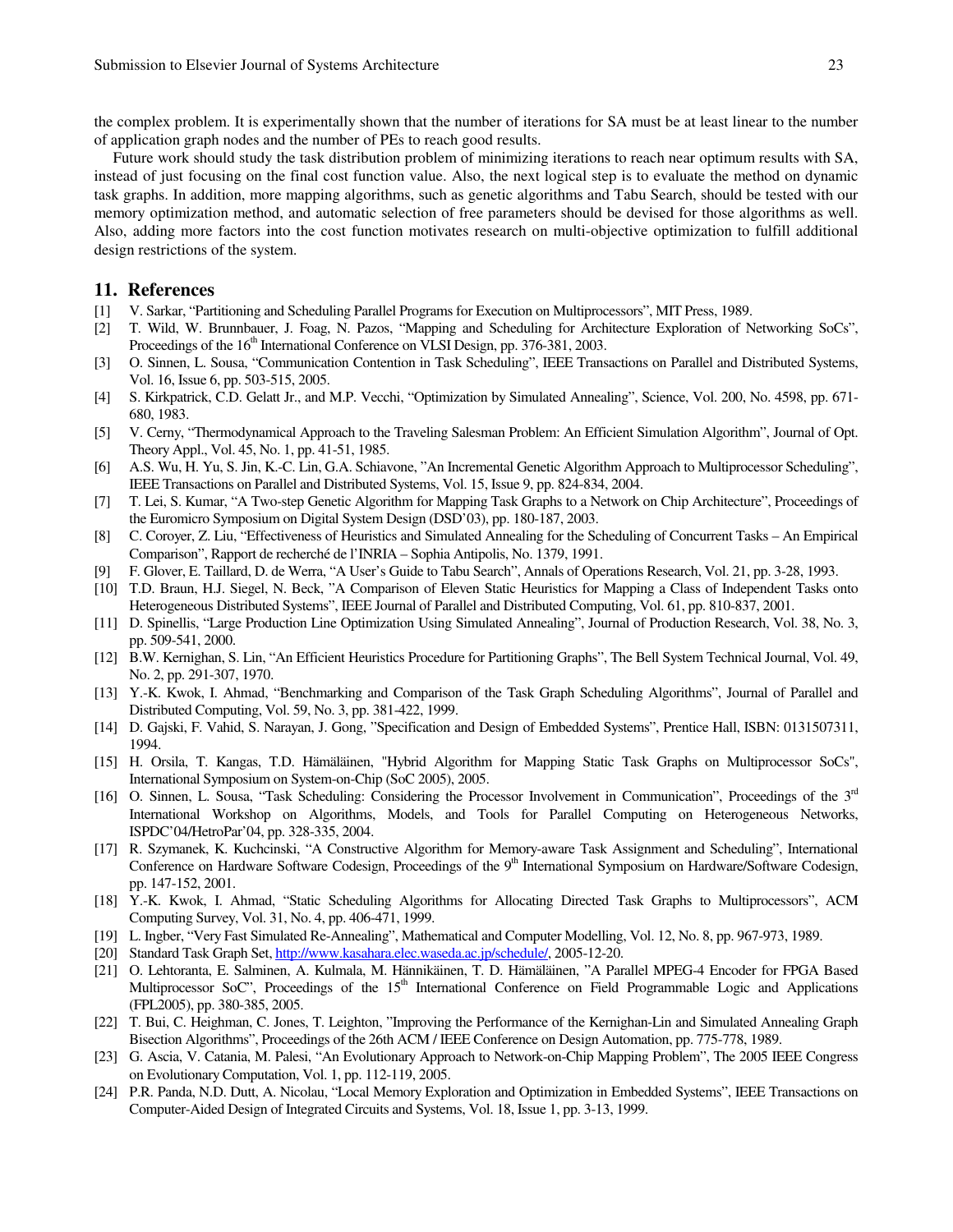- [25] J. Hou, W. Wolf, "Process Partitioning for Distributed Embedded Systems", Proceedings of the Fourth International Workshop on Hardware/Software Co-Design (Codes/CASHE '96), pp. 70-76, 1996.
- [26] T. Kangas, P. Kukkala, H. Orsila, E. Salminen, M. Hännikäinen, T.D. Hämäläinen, J. Riihimäki, K. Kuusilinna, "UML-based Multi-Processor SoC Design Framework", Transactions on Embedded Computing Systems, 2006, ACM, Accepted and to appear.
- [27] H. Orsila, T. Kangas, E. Salminen, T. D. Hämäläinen, "Parameterizing Simulated Annealing for Distributing Task Graphs on Multiprocessor SoCs", International Symposium on System-on-Chip 2006, Tampere, Finland, November 14-16, 2006.

# **AUTHOR BIOGRAPHY:**



**Heikki Orsila**, M.Sc. 2004, Tampere University of Technology (TUT), Finland. He is currently pursuing Doctor of Technology degree and working as a research scientist in the DACI research group in the Institute of Digital and Computer Systems at TUT. His research interests include parallel computation, optimization, operating systems and emulation.



**Tero Kangas**, M.Sc. 2001, Tampere University of Technology (TUT). Since 1999 he has been working as a research scientist in the Institute of Digital and Computer Systems (DCS) at TUT. Currently he is working towards his PhD degree and his main research topics are SoC architectures and design methodologies in multimedia applications.